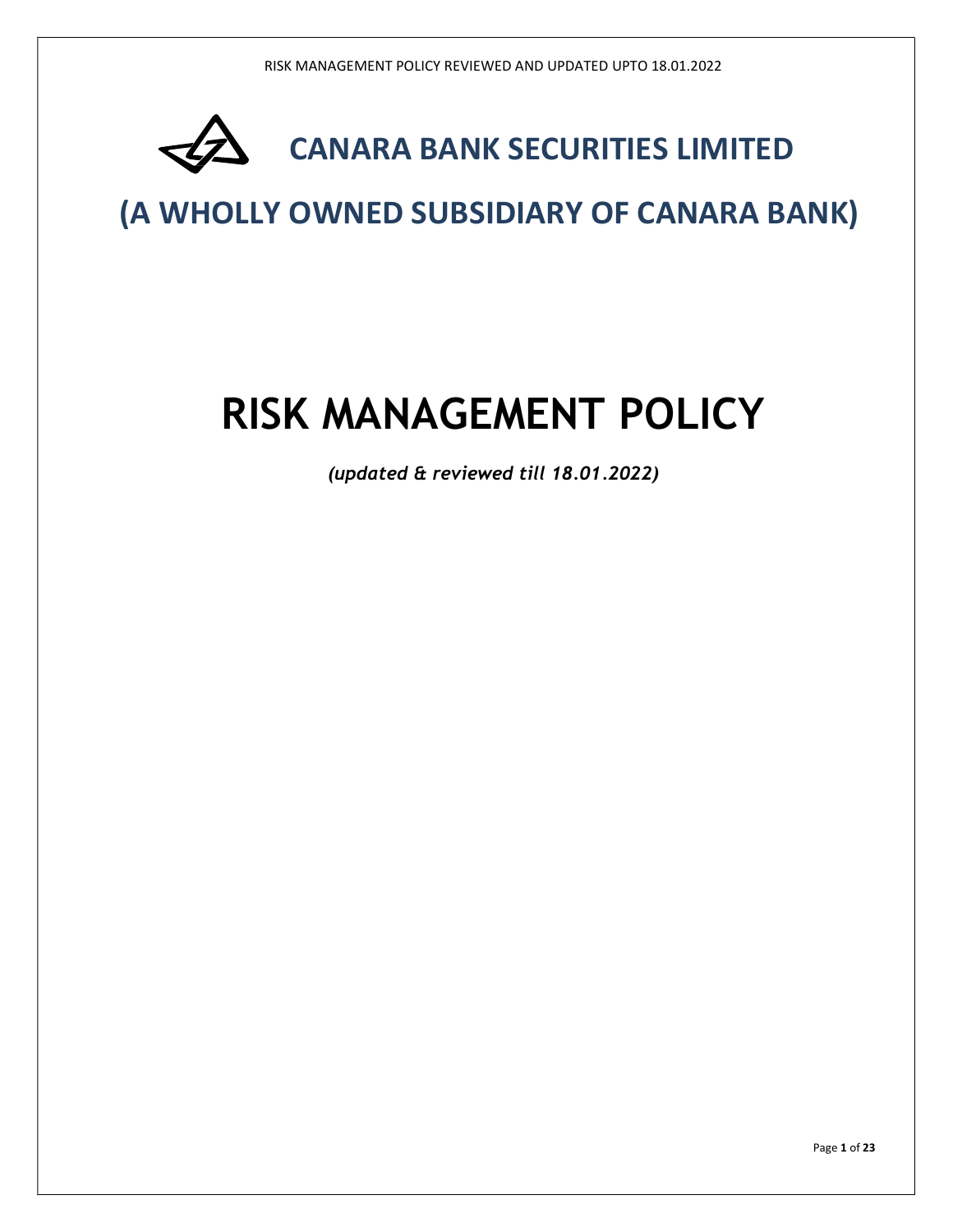## RISK MANAGEMENT POLICY

Canara Bank Securities Ltd., (CBSL), as a Corporate Broking entity and for providing hassle free Depository Operations, conducts its business operations based on sound Risk Management Policies to pursue prudent business practices and, for providing hassle free trading / investment facility to the registered clients. The function of Risk Management being an ongoing exercise is reviewed periodically and necessary measures are initiated to enhance its overall effectiveness.

Various Risk Management Measures implemented by CBSL are detailed below:

In the entire policy, any regulatory changes in between the date of review of policy and implementation of guidelines shall automatically applicable.

## A. CLIENT'S ACCOUNT – ACTIVATION, MAINTENANCE ETC.:

For a new client, password should be auto generated, without human intervention and should be automatically mailed to the client from within the Surveillance system. Trading account opened shall be in inactive mode till the client makes a request over dedicated telephone number to CBSL for activation of the same. Surveillance department should verify the credentials of the client before activating the account. In case a client gets locked for any reason, it should be unlocked only on a specific request by the client from the registered mail ID or after verification of client credentials. Once a client is provided with a password, the client will be forced to change the password mandatorily after first login. If the password is forgotten or the client is unable to reset the same through the online portal, the request for password change shall be entertained only through written request or through mail from the registered mail ID of the client. Any changes made in the client account like unlocking, changes in Client Profile, and trading segment addition shall be done only based on the request made by the client either by way of letter or E Mail from his registered e mail ID duly supported by document proof wherever required.

Surveillance Department after obtaining the necessary permission from General Manager (Front Office) may at any time temporarily suspend the trading account of the client based on the written request received in this regard from the client. Where the client has requested for temporary suspension of the account, no trades shall be permitted in such account. To reactivate such suspended accounts, Client is required to make a written request / send the request to CBSL from the email registered with the company. Before reactivating such accounts CBSL may ask the client to provide for financial statement or other documents as it deems fit and reactivation shall be solely at the discretion of CBSL. Surveillance Department after obtaining the necessary permission from General Manager (Front Office) may suspend the accounts from trading on notices received from Statutory, Government or Local Bodies, Income Tax, Judicial or a Quasi-Judicial authority, Regulators etc. or client reported to have expired.

For closure of the trading account, the client is required to submit a written request / send the request to CBSL from the email registered with the company. CBSL shall examine the same in the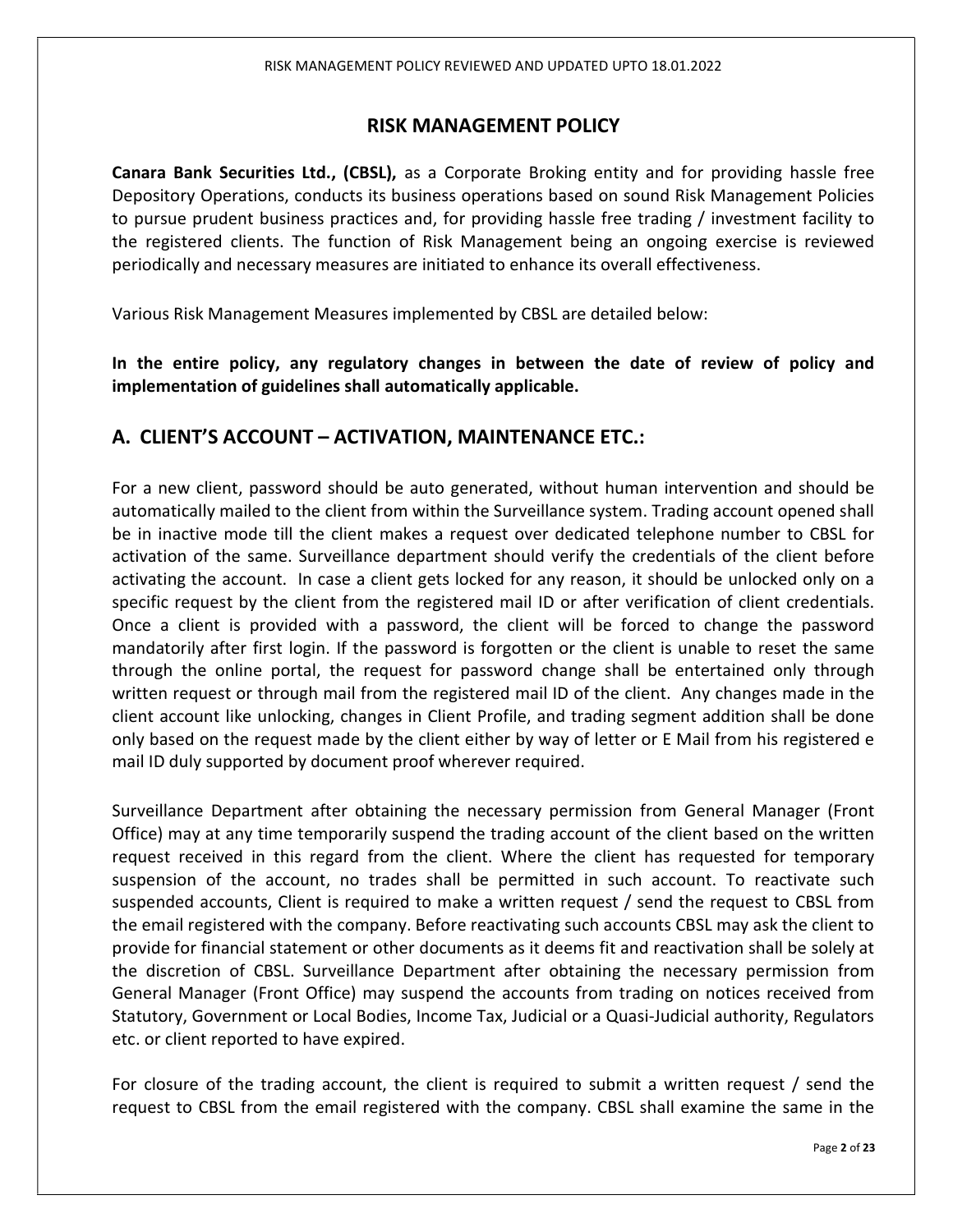light of the compliance requirements, pending queries, security / funds dues if any from the client. The account shall be closed after the necessary approvals as above and after the notice period as decided by CBSL as per the terms of the agreement and regulatory requirements from time to time.

## B. CLIENT'S EXPOSURE LIMITS:

Exposure is permitted based on the funds / securities put on hold by the client through the portal / the dealer in the account linked to the trading account. CBSL also permits exposure to the clients to the tune of value of sale proceeds of T day under the delivery based trading product. Unused exposure on account of such value of sale proceeds is carried forward till T+ 2 day. Mark to Market loss if any shall be reduced from the available exposure of the client.

## CASH SEGMENT:

CBSL stipulates 100% margin by way of hold on funds for the value of buy orders and hold of securities to the extent of sale order for delivery trades. CBSL provides exposure to the extent of 99% of the funds put on hold by the client so that the remaining 1% meets the cost of trading for the client. For non-delivery (intraday) trades CBSL provides exposure based on the multiple of fund put on hold maximum of 8 times for both buy and sell orders. Any changes/modifications in SEBI/Exchange guidelines shall automatically appliesHigher exposure for intraday trading is permitted by CBSL only for the scrips on which Future & Options contract are permitted by the Exchange. For trades under BTST (Buy in Today & Sell out Tomorrow), upfront margin will be collected based on the scrip's (Var+ELM)% stipulated by exchange along with any other additional margin prescribed by Exchange/CBSL. Leveraged exposures are provided to the clients at the sole discretion of Managing Director of CBSL and is subject to change based on the market conditions and client profile.

## FNO SEGMENT:

Clients are required to provide Initial Margin i.e., SPAN Margin and Exposure Margin as stipulated by NSE and an additional margin of 20% of SPAN margin or any other percentage as decided by Managing Director of CBSL from time to time and notified in the Initial / FNO margin report available in the trading page. Clients are required to provide the margins as stipulated above for both buy and sell of Future contracts and for Sell / Writing of Options. The premium on purchase of options is recovered upfront by way of available balance in the form of hold in bank accounts or credit in the account maintained with CBSL. However, CBSL does not provide exposure to the clients against the sell trade in Cash segment on the T day and exposure available in FNO segment to CDS segment and vice versa.

## CDS SEGMENT:

Clients are required to provide Initial Margin i.e. SPAN Margin and Extreme Loss Margin as stipulated by NSE and an additional margin of 25% of Initial margin or any other percentage as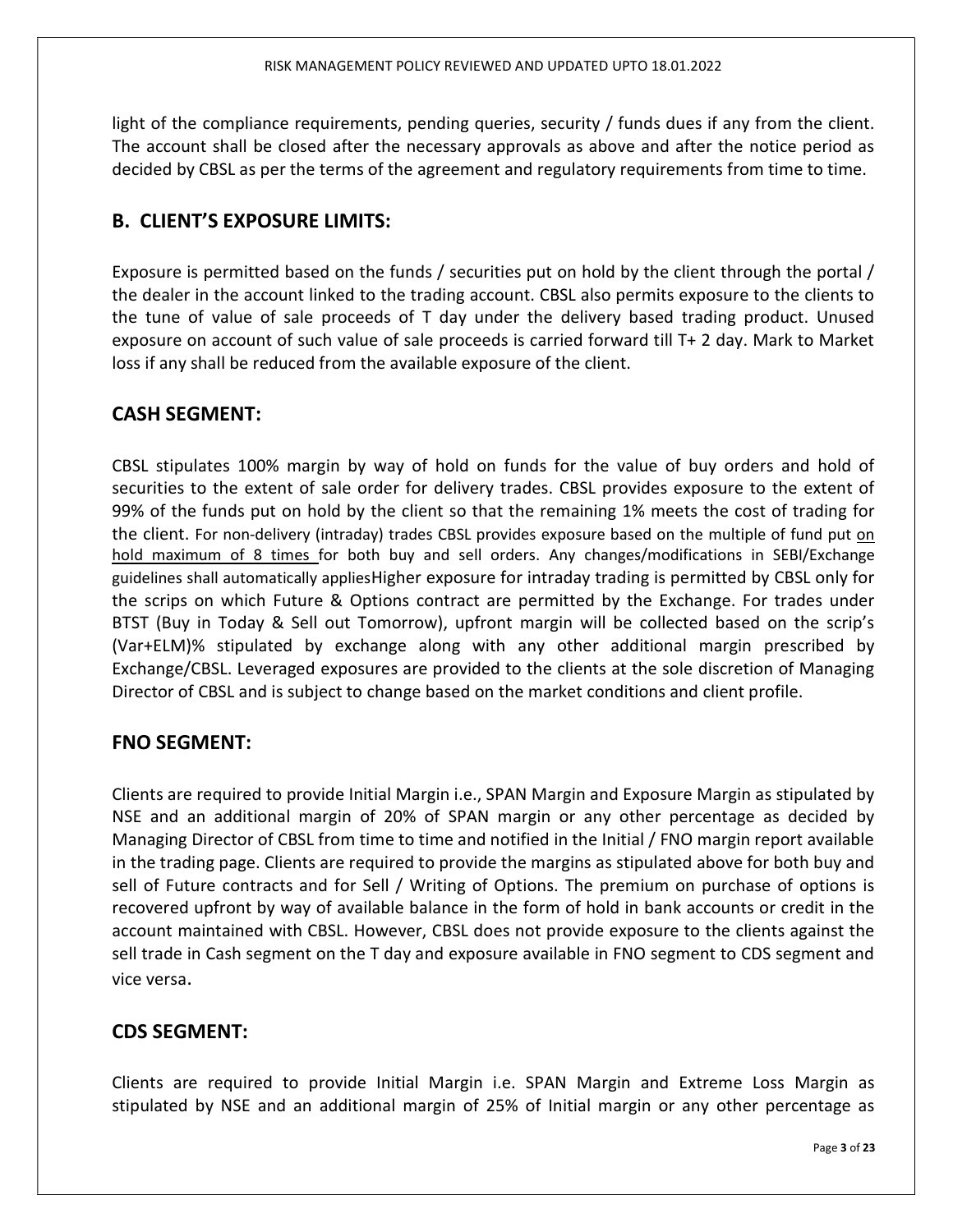decided by Managing Director of CBSL from time to time and notified in the Initial / FNO margin report available in the trading page. Clients are required to provide the margins as stipulated above for both buy and sell of Future contracts and also for writing / selling option contracts. CBSL normally does not provide exposure to the clients against the sell trade in Cash segment on the T day.

## C. MAINTENANCE OF MARGINS / CASH – CLOSURE OF CLIENTS' POSITIONS:

Apart from Exchange stipulated instances and technical failures, CBSL shall not allow the client to take further positions or close the existing positions whenever there is shortage of margins. This may be either security specific or client specific based on the circumstances.

Under Intraday Trading client is not allowed to take fresh positions after 3.10 p.m. or any other time stipulated by CBSL from time to time.

Client is required to maintain the requisite margin for the open positions under cash segment and open / carry forward positions under FNO / CDS at all the times. The intraday trades (IDT) in the Cash segment shall be squared off without referring the clients at the cut off time (presently 3.10 p.m.) or any other time decided by CBSL at its discretion duly informing the clients through email / publishing in the CBSL website. Further, CBSL shall monitor the client's positions through the Risk Management System (RMS) and has the following policy for squaring off the positions:

20% Cover (80% erosion in value of allocated funds under IDT)

Surveillance Department shall monitor the erosion in the margins. GM Front Office shall have the discretion to instruct the Surveillance Department to square off open position of the clients under IDT as soon as the clients MTM losses erode 80 % of the total fund allocated for trading.

CBSL shall also resort to selling the clients' securities / square off the positions when the client fails to provide the funds towards the valuation debit / auction against the BITSOT trade.

In case of FNO and CDS the client is required to maintain the margins stipulated by CBSL at all times. Whenever there is shortfall in the margins, client is required to replenish the same. CBSL shall square off the positions of the clients under FNO / CDS with further notice to the client by way of email and telephone when the shortfall is to the extent of additional margin and exposure margin required for the open positions.

All losses consequential to such square off or sale of collaterals shall be borne by the client. In case CBSL is unable to square off or refrain from squaring off the position due to margin shortfall, the client shall not have a right to claim that the position was not squared off and the same has resulted in additional losses. Square off shall be at the discretion of CBSL and all consequential losses and charges shall be borne by the client.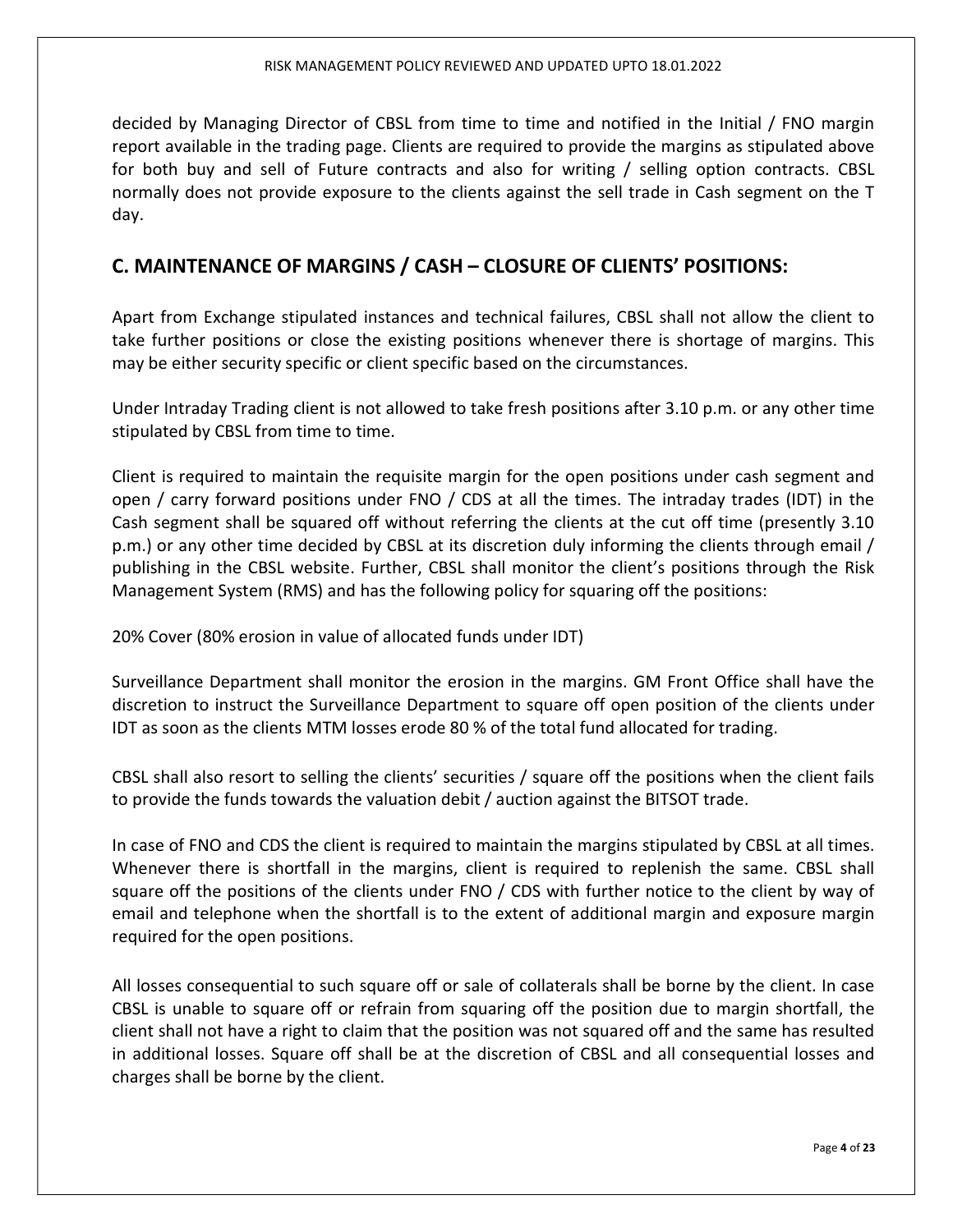Consequent to square off of F & O / Intraday positions, if any amount is due from the client on account of loss/ brokerage/ exchange penalties/ statutory charges, long pending dues of DP account, the same is to be recovered from client by close follow up by way of E Mails, telephonic reminders and letters to the registered address of the client. If the client is not cooperating for payment of dues, then the DP account of the client shall be put on hold and only sale of shares shall be permitted which would help in recovering the amount due to the Company. In case of continued non-cooperation other recovery measures as deemed fit by the Company shall be initiated.

## D. ORDERS FOR BUYING / SELLING OF PENNY STOCKS:

Generally, Penny stocks have all or any of the following characteristics:

- \_ Trading at a price which is less than the Face value of the share.
- \_ Small Market Capitalization.
- Poor / Unsound fundamentals.
- Low liquidity.

Though the "Penny Stocks" have been not defined, mid office shall treat such stocks as penny stocks which qualify to be classified so based on the above criteria stipulated by CBSL and monitor trading in penny scrip. On analyzing the trends, Mid Office shall place a note to the General Manager (Front Office) to treat particular scrip as penny scrip in tune with the policy. CBSL may at its discretion categorize any stock as penny stock as per its Policy and risk perception. CBSL has adopted the following Policy on the Penny stocks:

CBSL shall have the absolute discretion to restrict its clients from placing buy or sell orders in Penny / illiquid stocks inspite of client providing adequate hold of funds, Margin / balance in his / her / its account. To this end CBSL, may at its discretion accept and /or refuse any buy or sell order for penny / illiquid stocks from clients over phone.

CBSL at its sole discretion, introduce online blocks to restrict clients from order placement in such penny / illiquid stocks through the online trading portal. CBSL may seek declarations from the clients before accepting such orders. CBSL may place such restrictions at the beginning or in between the market hours notwithstanding the client has / had previously purchased and / or sold such scrip / contracts through CBSL itself in the past. Further, client while placing buy or sell order for penny stocks / illiquid stocks shall not specify the price which is substantially different from the then existing market price. Client must ensure that placing of such orders doesn't result in creation of artificial bid / offer / volume or misleading or false appearance of trading. Client shall also ensure that their trading in penny stocks doesn't operate as a device to inflate or depress or cause fluctuations in the price of such stocks.

CBSL may at its discretion, restrict intraday trading in such illiquid / penny stocks. CBSL does not make available far month future / option contracts for trading in FNO / CDS segment of NSE. CBSL shall provide intraday trading only in scrips which are in FNO segment of NSE. CBSL at its sole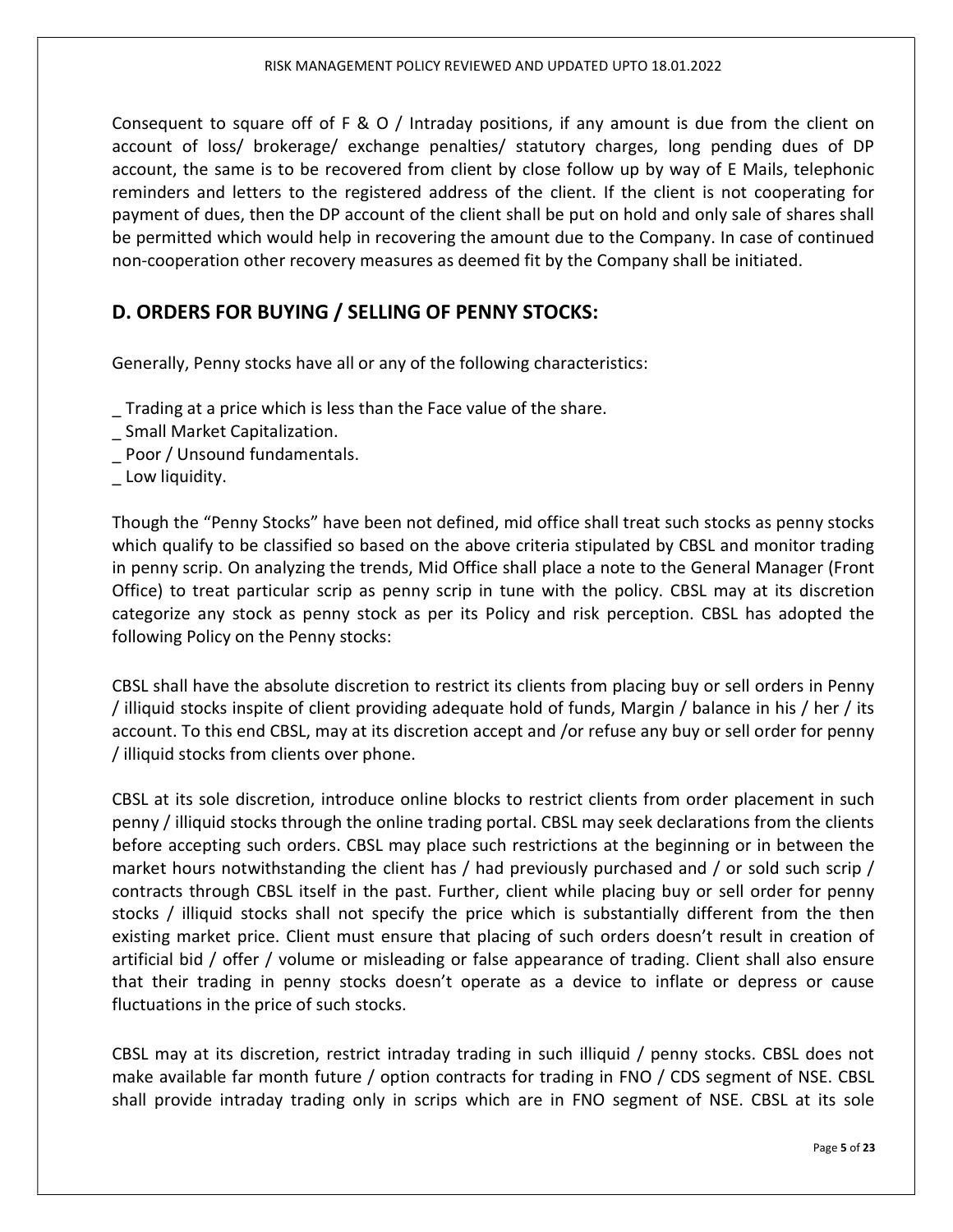discretion may restrict order placement in any other contracts or scrip which are extremely volatile and / or subject to market manipulations.

CBSL at its discretion may cancel the pending orders in full or pending portion of the partly executed orders placed by the clients / dealers in respect of such illiquid / penny stocks. CBSL shall not be responsible for any opportunity loss or financial loss to the client consequent to non-acceptance or cancellation of the pending orders. Further, the client shall indemnify CBSL for any loss caused / may cause to CBSL on account of client's trading in penny / illiquid stocks.

## E. TRADE RESTRICTIONS ON SCRIPS COMING UNDER GSM & S+ FRAMEWORK

In order to enhance market integrity and safeguard interest of investors, Securities and Exchange Board of India (SEBI) and Exchanges, have been introducing various enhanced surveillance measures. In spirit of the above measures, the exchanges have introduced GSM, Graded Surveillance Measures (BSE Notice No 20170223-44 Dated 23 Feb 2017, NSE Ref No. NSE/SURV/34262 Dated 23 Feb 2017) and S+ Framework (BSE Notice Number 20170607-24, Dated 07-06-2017). According to the exchange circulars, the price rise of GSM and S+ framework scrips are not commensurate with financial health and fundamentals of the company which inter-alia includes factors like Earnings, Book value, Fixed assets, Net worth, P/E multiple, etc.

 The underlying principle behind defining various stages under GSM framework is to alert the market participants that they need to be extra cautious and diligent while dealing in such securities as the need has been felt to place them under higher level of surveillance. At present, 6 stages are defined under GSM framework viz. From Stage I to Stage VI. Surveillance action has been defined for each stage. Once the security goes into a particular stage, it shall attract the corresponding surveillance action. The security shall be placed in a particular stage by the Exchange based on monitoring of price movement and predefined objective criteria.

| Stage        | <b>Surveillance Actions</b>                                                     |
|--------------|---------------------------------------------------------------------------------|
|              |                                                                                 |
|              | Transfer to Trade for Trade with price band of 5% or lower as applicable.       |
|              |                                                                                 |
|              | Trade for Trade with price band of 5% or lower as applicable and Additional     |
| $\mathbf{I}$ | Surveillance Deposit (ASD) of 100% of trade value to be collected from Buyer.   |
|              | Trading permitted once a week (Every Monday) and ASD of 100% of trade value to  |
| Ш            | be deposited by the buyer.                                                      |
|              | Trading permitted once a week (Every Monday) with ASD of 200% of trade value to |
| -lv          | be deposited by the buyer.                                                      |

GSM stage wise Surveillance actions as per exchange guidelines are listed below: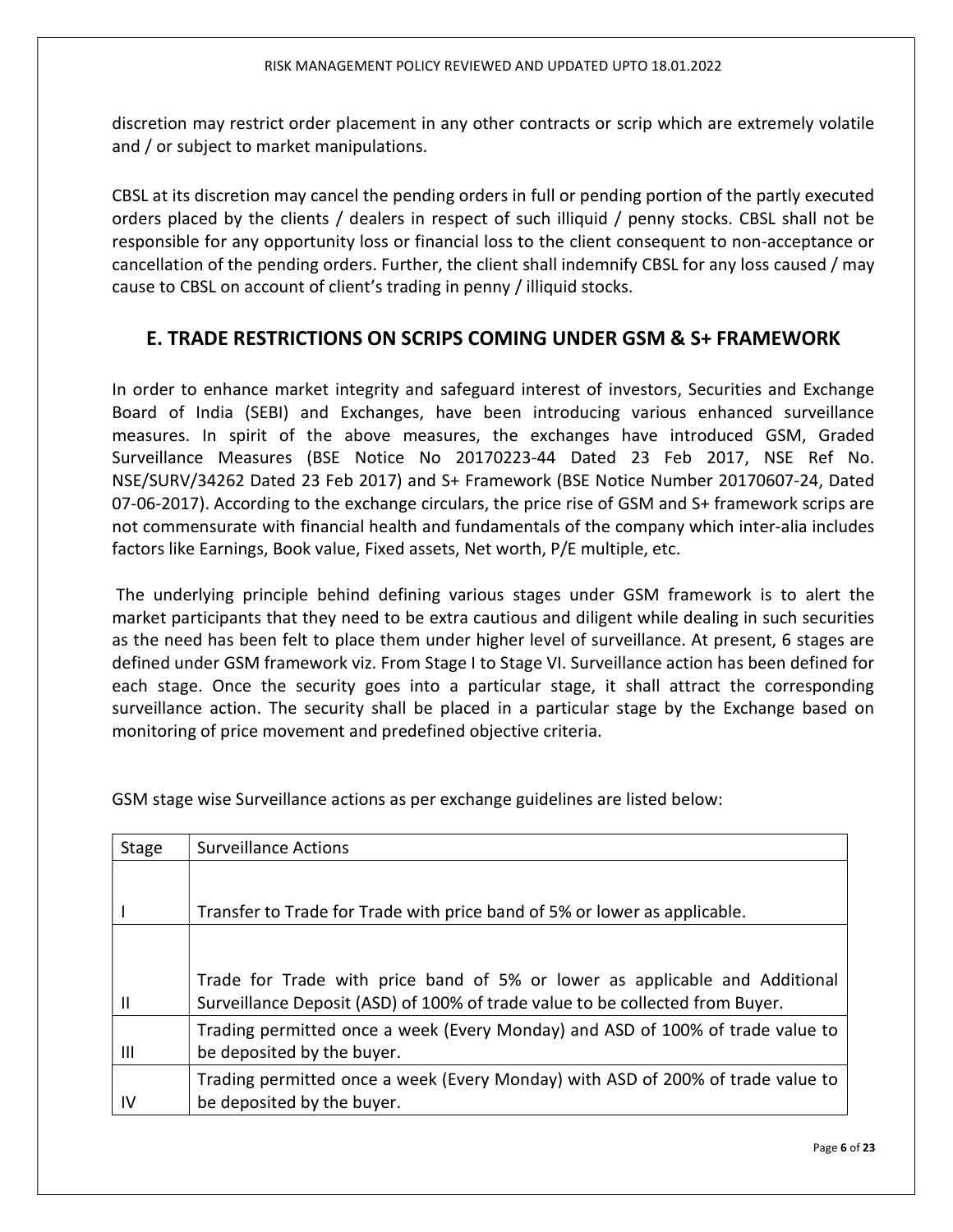|    | Trading permitted once a month (First Monday of the month) with ASD of 200% of    |  |  |  |  |
|----|-----------------------------------------------------------------------------------|--|--|--|--|
|    | trade value to be deposited by the buyer.                                         |  |  |  |  |
|    | Trading permitted once a month (First Monday of the month) with no upward         |  |  |  |  |
|    | movement in price of the security with ASD of 200% of trade value to be deposited |  |  |  |  |
| VI | by the buyer.                                                                     |  |  |  |  |

In addition to the existing surveillance actions, a new tool called S+ Framework has been introduced for enhancing the monitoring of securities exclusively listed / traded on main board of BSE which are not a part of GSM framework and whose share price is not satisfying the Financial Health and such parameters or whose shares prices fluctuates abnormally i.e without any corporate event.

Upon identification and as per the applicable effective date, the securities falling under "S+ Framework" shall be placed in a separate group "SS"/"ST". In addition to existing Surveillance action being imposed from time to time, these securities shall be monitored for the price/volume movement and based on the predetermined objective criteria and would attract following additional surveillance actions.

 For taking positions in the scrip coming under S+ framework, Additional Surveillance Deposit (ASD) shall be paid only in form of cash and to be retained for at least a period of 5 months. This ASD shall not be refunded or adjusted even if securities purchased is sold off at the later stage and also shall not be considered for giving further exposure. ASD shall be over and above the existing margins or deposits levied by BSE /ICCL on transactions in such companies and shall be interest free. In case of default in payment of ASD, the same would be viewed as violation of Exchange's directions and penal actions may be imposed.

| Stage | <b>Surveillance Action</b>                                                       |      |  |  |
|-------|----------------------------------------------------------------------------------|------|--|--|
| 0     | Imposition of Weekly and Monthly price bands in addition to existing daily,      |      |  |  |
|       | Quarterly and Yearly price bands.                                                |      |  |  |
|       | Imposition of very high transaction charges i.e. 1% of transaction value shall   |      |  |  |
|       | be applicable to both buyer and seller.                                          |      |  |  |
|       | All existing actions including imposed under Stage 0.                            |      |  |  |
|       | Shifting to Trade to trade settlement mode.                                      |      |  |  |
| Ш     | All existing actions including imposed under Stage I.<br>$\bullet$               | "ST" |  |  |
|       | Additional Surveillance Deposit of 200 % of Buy value applicable on<br>$\bullet$ |      |  |  |
|       | buyer.                                                                           |      |  |  |
|       | ASD shall be released in the sixth month from the collection month<br>٠          |      |  |  |
|       | i.e. minimum retention period of 5 month.                                        |      |  |  |

S+ Framework Surveillance actions as per exchange guidelines are listed below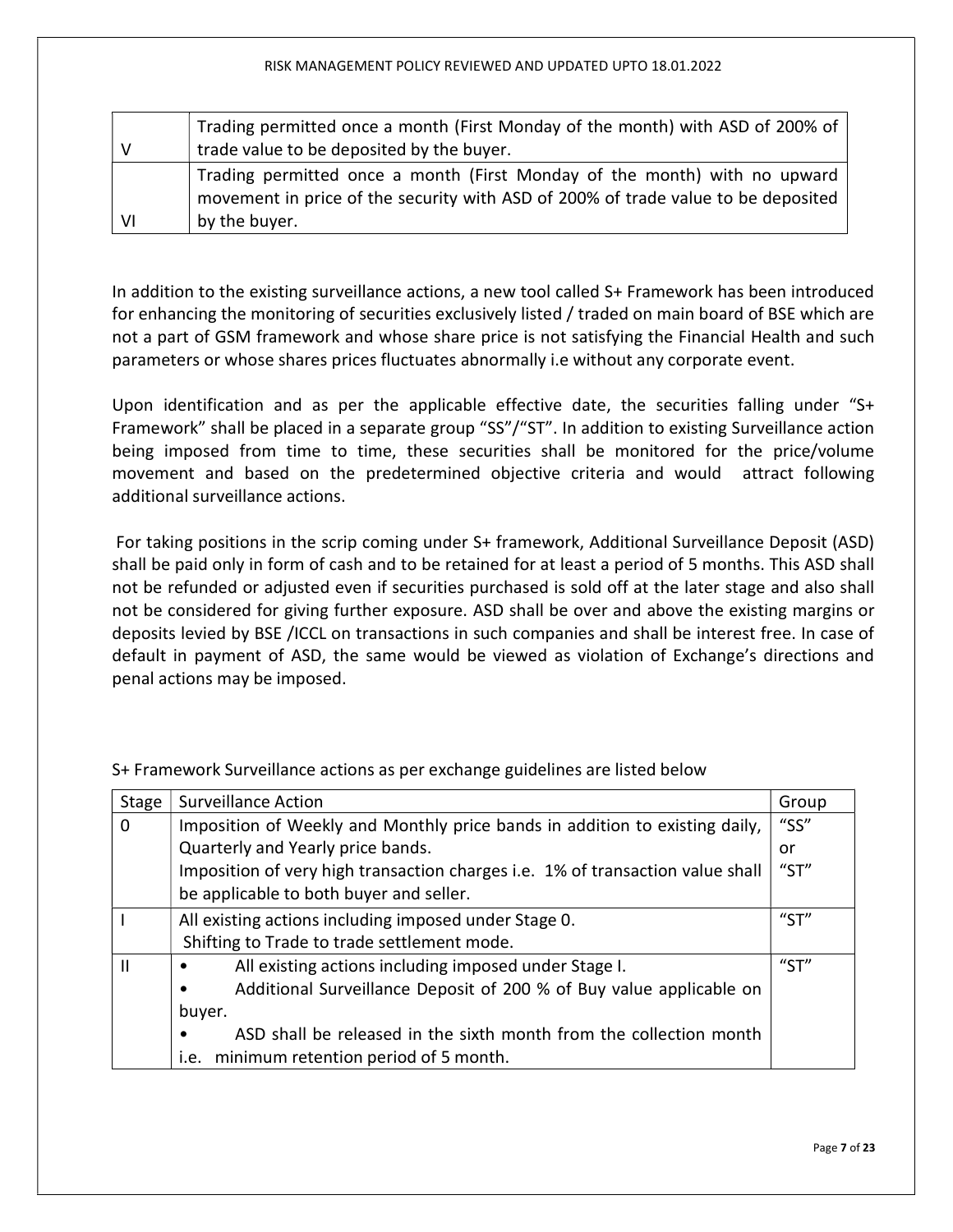The Exchange notification shows the seriousness of restricting the speculative trade malpractices in line with the SEBI guidelines. The scrip price movement not in line with the fundamentals of the scrip is matter of concern and may lead to the unwarranted situation to the clients as well as capital market intermediaries. The scrips under GSM / S+ Framework may move dynamically from one stage to the other stage as per the Exchange notifications demanding high level of compliance and monetary obligations apart from the trade restrictions.

In view of the seriousness assigned on the matter by the Exchanges and regulators and to curtail the abnormal price movement of the scrips and also to safeguard interest of our clients, we have restricted the trades pertaining to the scrips coming under GSM and S+ Framework. The client who wishes to trade in GSM scrip should justify the reasons for trading in the above scrips. The clients should be permitted to trade only after receipt of formal request duly supported with valid reasons. General Manager front office shall be the competent authority to permit trading in GSM / S+ scrips based on the request from the client on merits. Mid office shall take permission from GM, front office for permitting trading in GSM scrips belonging to Stage II onwards and from stage I onwards in the case of S+ framework scrips. Before permitting surveillance desk shall also make the client aware of the exchange guidelines and repercussions in dealing with such restricted scrips. A link shall also be given in the Company's website to enable clients to have a detailed understanding on the guidelines/ list of such scrips and any new developments under these categories of scrips.

## F. INTERNAL SHORTAGE:

There may be instances where in the clients who have sold the shares under BITSOT may get short delivery of shares resulting in their incapacity to honour their share pay in commitment under BITSOT. There is a possibility that the delivery shortage of one client is compensated by the long position of other client of the Company. In such case the shortage will be an internal shortage and shall not be auctioned on the Exchange as the settlement takes place after netting out the position of all clients across the Trading Member.

Client shall agree that if he/she/it has short delivered any securities against his/her/its pay in obligation which resulted into internal shortage and could not be auctioned in the market, then CBSL may either go in for a Self-Auction on BSE/NSE as the case may be or close the transaction at and the closeout price will be 10% above, the closing price on the auction day or closing price of trading day or the settlement day whichever is higher. CBSL may revise the percentage from time to time. In case of purchaser he/she/it will receive a credit the amount calculated as per the above formula. CBSL may resort to any other method of settlement of transaction if it is mutually agreed by both the parties and CBSL.

Decision of CBSL in the matter shall be final and binding upon both the parties.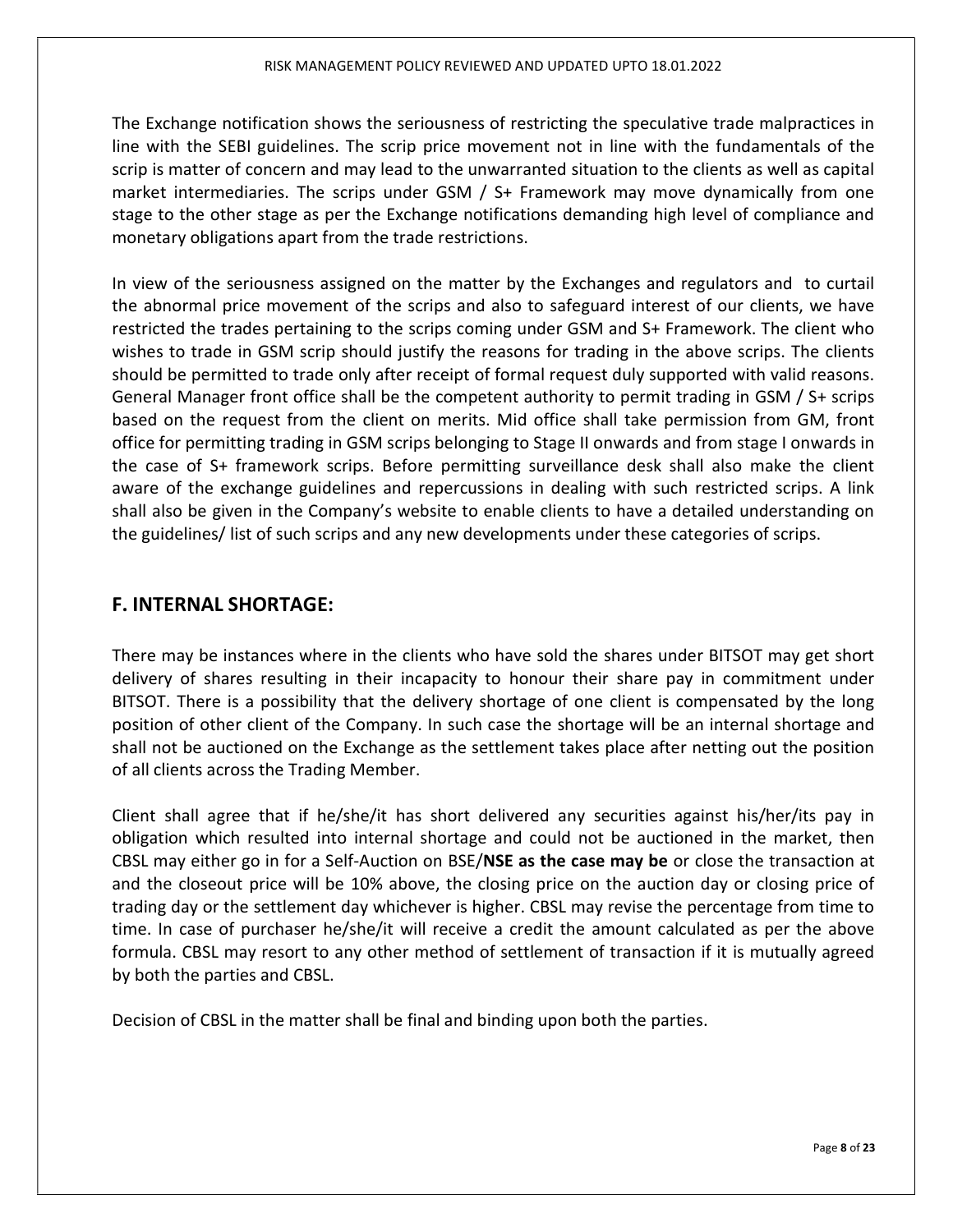## G. Dealing errors:

Dealing errors may occur on account of punching orders for higher / lower quantity than the ordered by the client or placing a buy order instead of a sell order or placing an order for a scrip other than the one ordered by the client or placing an order at a different price than specified by the client. Immediately on identifying the mistake, the dealer needs to bring the mistake to the notice of the client and seek his concurrence for the trade already executed. Simultaneously the mistake has to be also brought to the notice of the General Manager in charge of dealings. In case the client refuses to accept the trade reversal of the trade needs to be undertaken and the client to be informed that the actual loss on account of dealing error shall be absorbed by the Company. It should be ensured that the Customer has the feeling that his position has been restored without any loss.

After putting the trades, change in the customer code shall not be permitted under normal circumstances. However, if dealing errors necessitates change in customer code, it should be only done with the permission of the Managing Director of the Company. Further internal auditors of the company shall verify such changes made on a monthly basis and confirm authenticity and correctness of the same in their monthly report.

## H. Fixing of limits:

Company shall fix the limits at the surveillance level to restrict and monitor the trades based on the price of the shares. The Manager in charge of the Mid Office (Surveillance Department) is the Risk Manager of the company and is responsible for various risk mitigation practices prescribed by the company. Broadly, limits for the following shall be fixed:

- 1. Quantity limit for each order
- 2. Value Limit for each order
- 3. Value limit for each User ID.
- 4. Security wise limit for each User ID.

In case the client places an order beyond the limits stipulated by the company, an error message that "Client Turnover / Quantity limit not defined" will be displayed to the client. In case the client wants to place an order for higher quantity / value, he / she should immediately contact the Mid Office and send an email request to increase the quantity / value limit fixed by the company for his /her client id to enable to place the order. Mid office on receipt of such email shall place the request along with their views before the General Manager Front Office for permission. Upon seeking the permission as above to increase the quantity / value limit in respect of the particular client required updates shall be made by mid office department in the Surveillance software and confirm the same to the client. Mid office shall preserve the details of daily record of limits set and reset & place before the Managing Director of CBSL for information. Periodic review of Minimum Risk Validation at entry level shall be undertaken by the Mid Office and placed before the Managing Director.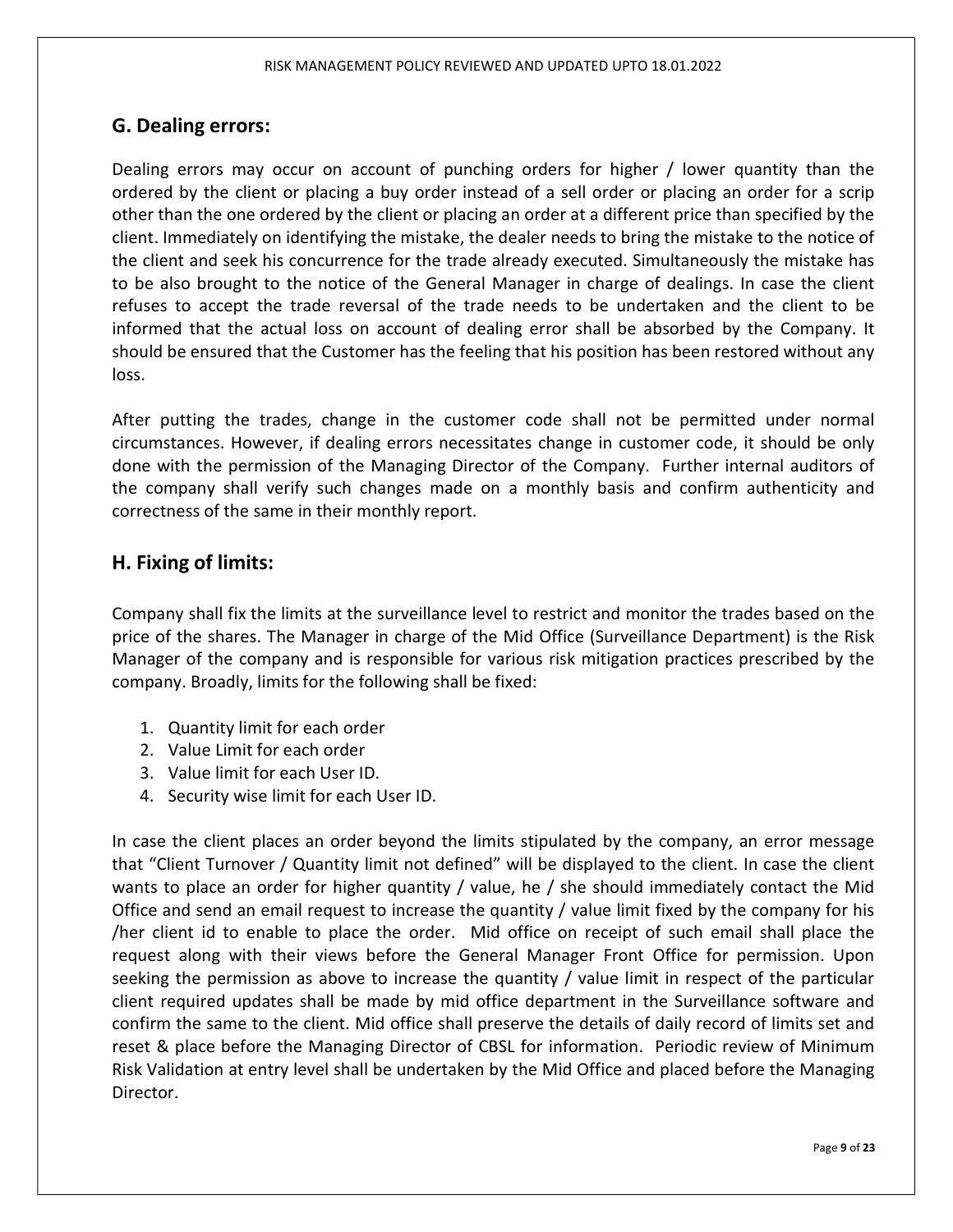#### RISK MANAGEMENT POLICY REVIEWED AND UPDATED UPTO 18.01.2022

#### Client Wise Security Limit

#### Scripts price range below Rs.10/-

5 lakhs shares/Rs.50 lakhs in turnover

#### Scripts price range Rs. 10-100

1 Lakh Shares/ Rs. 1 Cr. Turnover

#### Script price range above Rs. 100

50,000 Shares/Rs. 2 Cr. Turnover

I. Following are the basic risks involved in trading on the Stock Exchanges in Equity and other Instruments, which the clients should be aware before commencing the trade / operation of the trading account.

## Risk of Higher Volatility:

Volatility refers to the dynamic changes in price that securities / F&O Contracts / Currency Derivatives Contracts undergo when trading activity continues on the Stock Exchange. Generally, higher the volatility of a security/contract, greater is its price swings. There may be normally greater volatility in thinly traded securities/contracts than in active securities/contracts. As a result of volatility, order may only be partially executed or not executed at all, or the price at which order got executed may be substantially different from the last traded price or change substantially thereafter, resulting in notional or real losses.

## Risk of Lower Liquidity:

Liquidity refers to the ability of market participants to buy and/or sell securities / contracts expeditiously at a competitive price and with minimal price difference. Generally, it is assumed that more the numbers of orders available in a market, greater is the liquidity. Liquidity is important because with greater liquidity, it is easier for investors to buy and/or sell securities / contracts swiftly and with minimal price difference, and as a result, investors are more likely to pay or receive a competitive price for securities / contracts purchased or sold. There may be a risk of lower liquidity in some securities / contracts as compared to active securities / contracts. As a result, order may only be partially executed, or may be executed with relatively greater price difference or may not be executed at all. Buying/selling without intention of giving and/or taking delivery of a security / contract, as part of a day trading strategy, may also result into losses, because in such a situation, stocks may have to be sold/purchased at a low/high prices, compared to the expected price levels, so as not to have any obligation to deliver/receive a security.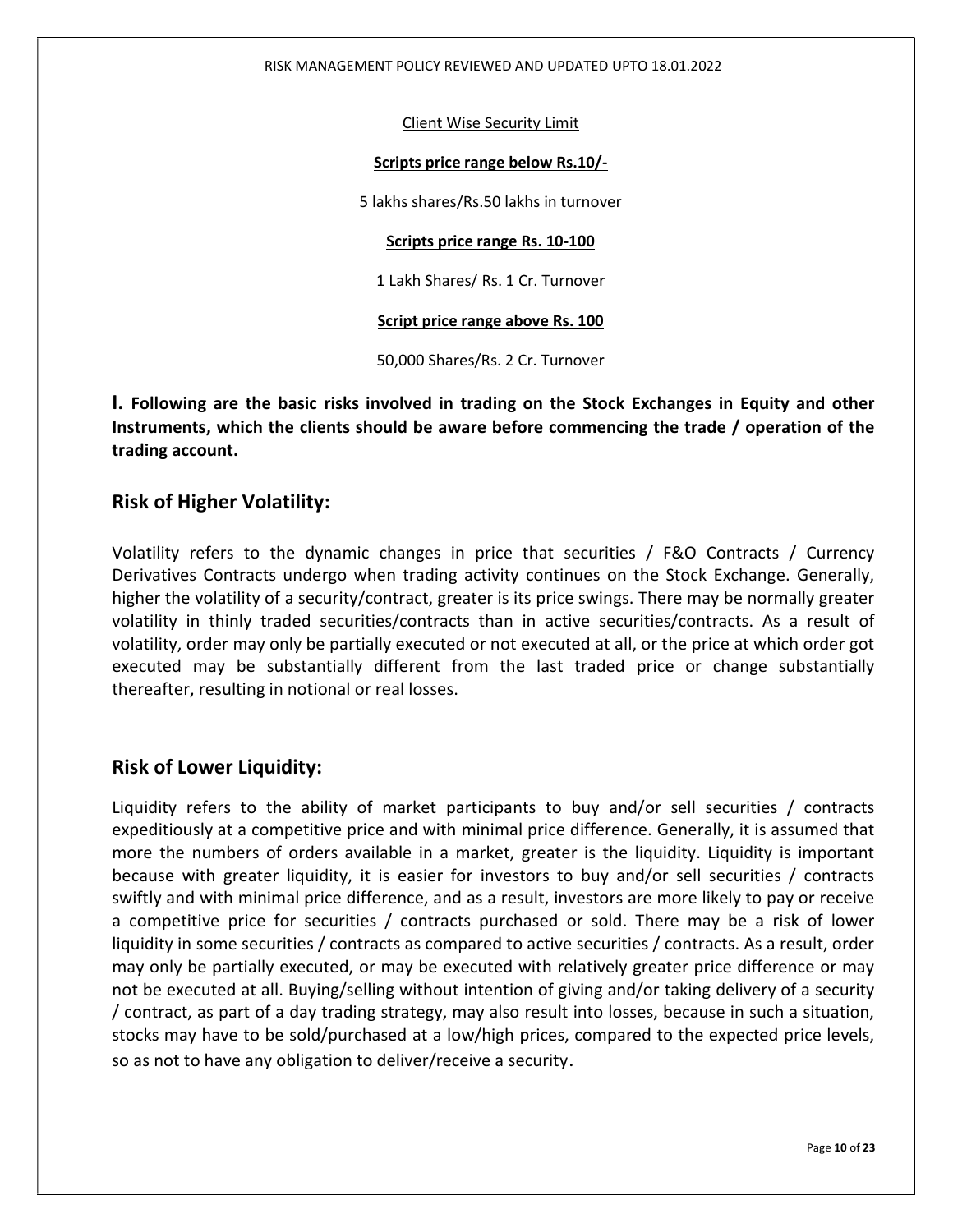## Risk of Wider Spreads:

Spread refers to the difference in best buy price and best sell price. It represents the differential between the price of buying a security / contract and immediately selling it or vice versa. Lower liquidity and higher volatility may result in wider than normal spreads for less liquid or illiquid securities / contracts. This in turn will hamper better price formation.

## Risk-reducing orders:

Most Exchanges have a facility for investors to place "limit orders", "stop loss orders" etc". The placing of such orders (e.g., "stop loss" orders, or "limit" orders) which are intended to limit losses to certain amounts may not be effective many a time because rapid movement in market conditions may make it impossible to execute such orders.

A "market" order will be executed promptly, subject to availability of orders on opposite side, without regard to price and that, while the customer may receive a prompt execution of a "market" order, the execution may be at available prices of outstanding orders, which satisfy the order quantity, on price time priority. It may be understood that these prices may be significantly different from the last traded price or the best price in that security.

A "limit" order will be executed only at the "limit" price specified for the order or a better price. However, while the customer receives price protection, there is a possibility that the order may not be executed at all.

A stop loss order is generally placed "away" from the current price of a stock / contract, and such order gets activated if and when the stock / contract reaches, or trades through, the stop price. Sell stop orders are entered ordinarily below the current price, and buy stop orders are entered ordinarily above the current price. When the stock reaches the pre-determined price, or trades through such price, the stop loss order converts to a market/limit order and is executed at the limit or better. There is no assurance therefore that the limit order will be executable since a stock / contract might penetrate the pre-determined price, in which case, the risk of such order not getting executed arises, just as with a regular limit order.

## Risk of News Announcements:

Issuers make news announcements that may impact the price of the securities / contracts. These announcements may occur during trading, and when combined with lower liquidity and higher volatility, may suddenly cause an unexpected positive or negative movement in the price of the security / contract.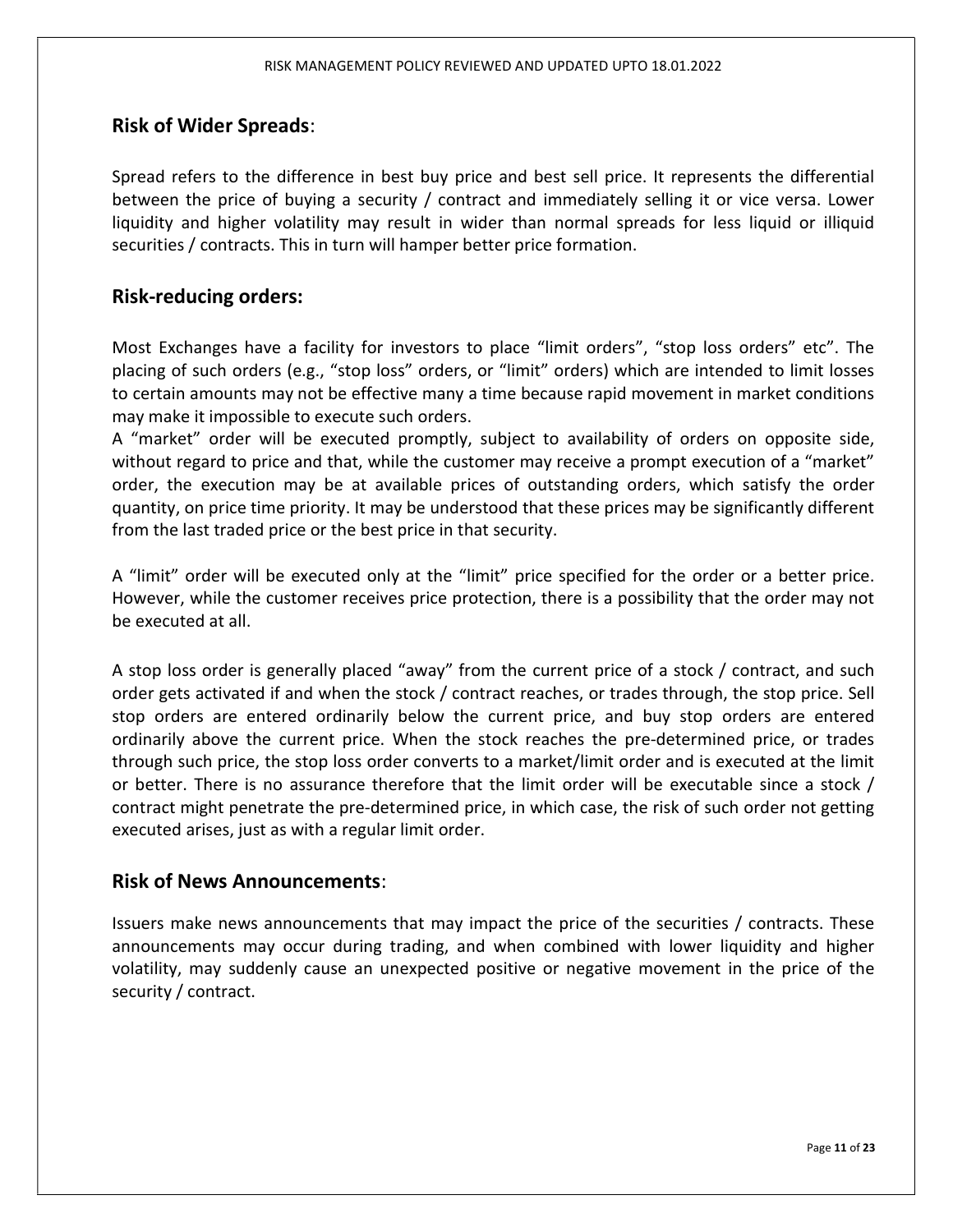## Risk of Rumours:

Rumours about companies at times float in the market through word of mouth, newspapers, websites or news agencies, etc. The investors should be wary of and should desist from acting on rumours.

Systemic Risk:

High volume trading will frequently occur at the market opening and before market close. Such high volumes may also occur at any point in the day. These may cause delays in order execution or confirmation. During periods of volatility, on account of market participants continuously modifying their order quantity or prices or placing fresh orders, there may be delays in order execution and its confirmations. Under certain market conditions, it may be difficult or impossible to liquidate a position in the market at a reasonable price or at all, when there are no outstanding orders either on the buy side or the sell side, or if trading is halted in a security / contract due to any action on account of unusual trading activity or stock hitting circuit filters or for any other reason.

## System/Network Congestion:

Trading on NSE/BSE is in electronic mode, based on satellite/leased line based communications, combination of technologies and computer systems to place and route orders. Thus, there exists a possibility of communication failure or system problems or slow or delayed response from system or trading halt, or any such other problem/glitch whereby not being able to establish access to the trading system/network, which may be beyond the control of and may result in delay in processing or not processing buy or sell orders either in part or in full. Clients are cautioned to note that although these problems may be temporary in nature, clients having outstanding open positions or unexecuted orders, these represent a risk because of their obligations to settle all executed transactions.

As far as Futures and Options segment and Currency Derivatives Segment are concerned, Client shall get acquainted with the following additional features: -

## Effect of "Leverage" or "Gearing"

The amount of margin is small in relation to the value of the derivatives contract so the transactions are 'leveraged' or 'geared'. Derivatives trading, which is conducted with a relatively small amount of margin, provides the possibility of great profit or loss in comparison with the principal investment amount. But transactions in derivatives carry a high degree of risk.

Therefore the client should completely understand the following statements before actually trading in derivatives trading and also trade with caution while taking into account one's circumstances, financial resources, etc. If the prices move adversely to the position of the client, then the client may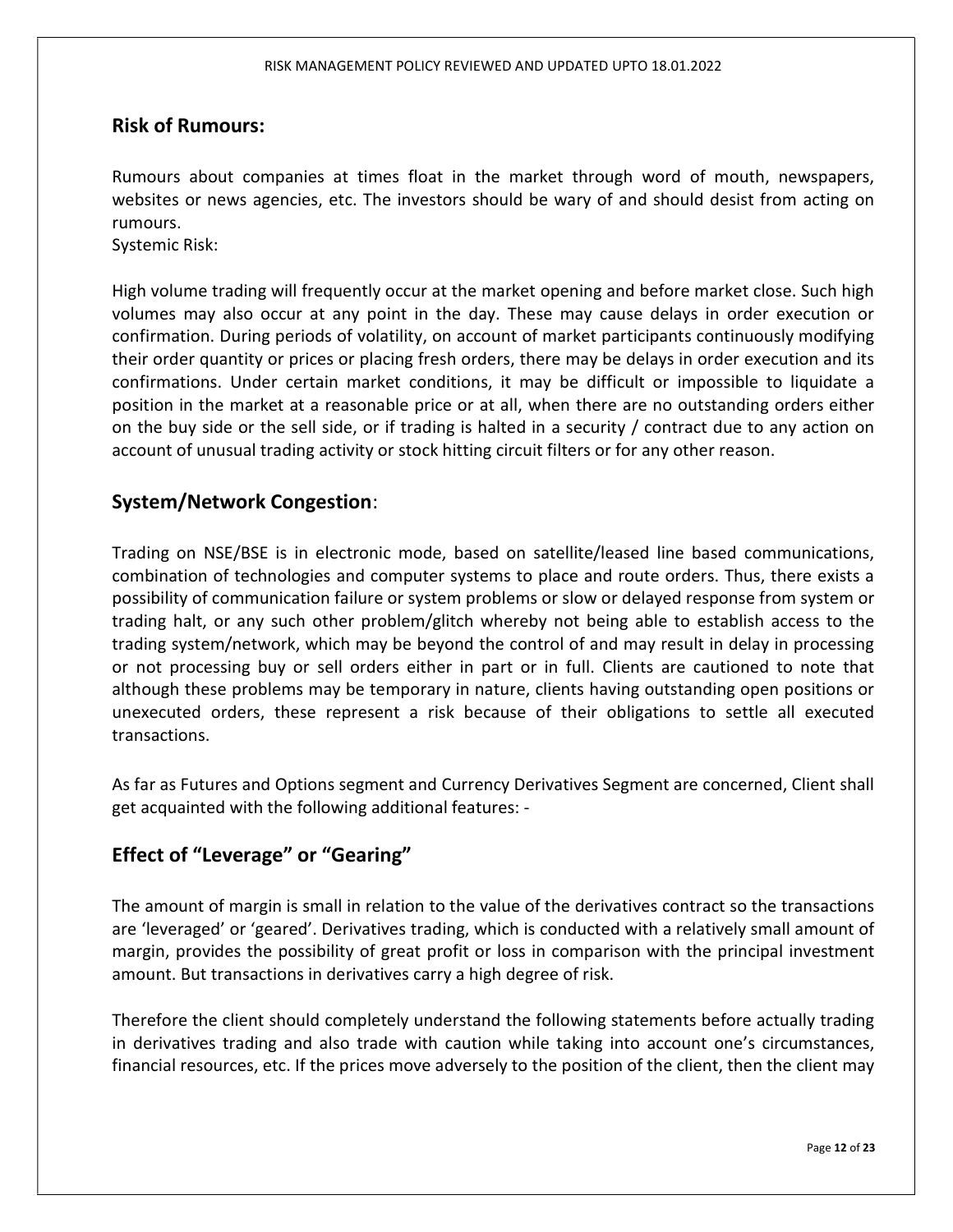lose a part of or whole margin equivalent to the principal investment amount in a relatively short period of time. Moreover, the loss may exceed the original margin amount.

Futures trading involves daily mark to market settlement of all positions. Every day the open positions are marked to market based on the closing level of the index / F&O Contract / Currency Derivatives Contract. Based on the movement of the index / price of underlying client will be required to deposit the amount of loss (notional) resulting from such movement. This margin will have to be paid within a stipulated time frame, before commencement of trading next day.

If client fails to deposit the additional margin by the deadline or if an outstanding debt occurs in client's account, CBSL may liquidate a part of or the whole position or substitute securities. In this case, Client will be liable for any losses incurred due to such close-outs.

Under certain market conditions, an investor may find it difficult or impossible to execute transactions. For example, this situation can occur due to factors such as illiquidity i.e., when there are insufficient bids or offers or suspension of trading due to price limit or circuit breakers etc.

In order to maintain market stability, the following steps may be adopted: changes in the margin rate, increases in the cash margin rate or others. These new measures may also be applied to the existing open interests. In such conditions, client will be required to put up additional margins or reduce positions. Client must ask CBSL to provide the full details of the derivatives contracts which he / she / it plans to trade i.e. the contract specifications and the associated obligations.

## Risk of Option holders

1. An option holder runs the risk of losing the entire amount paid for the option in a relatively short period of time. This risk reflects the nature of an option as a wasting asset which becomes worthless when it expires. An option holder who neither sells his option in the secondary market nor exercises it prior to its expiration will necessarily lose his entire investment in the option. If the price of the underlying does not change in the anticipated direction before the option expires to an extent sufficient to cover the cost of the option, the investor may lose all or a significant part of his investment in the option.

2. The Exchange may impose exercise restrictions and have absolute authority to restrict the exercise of options at certain times in specified circumstances.

3. In case of close out, STT applicable for in the money contracts is substantially more than the normal trading / square off trades. Hence, amongst others, the clients need to monitor their positions especially on expiry day and square off their in the money contracts before the closure of the market.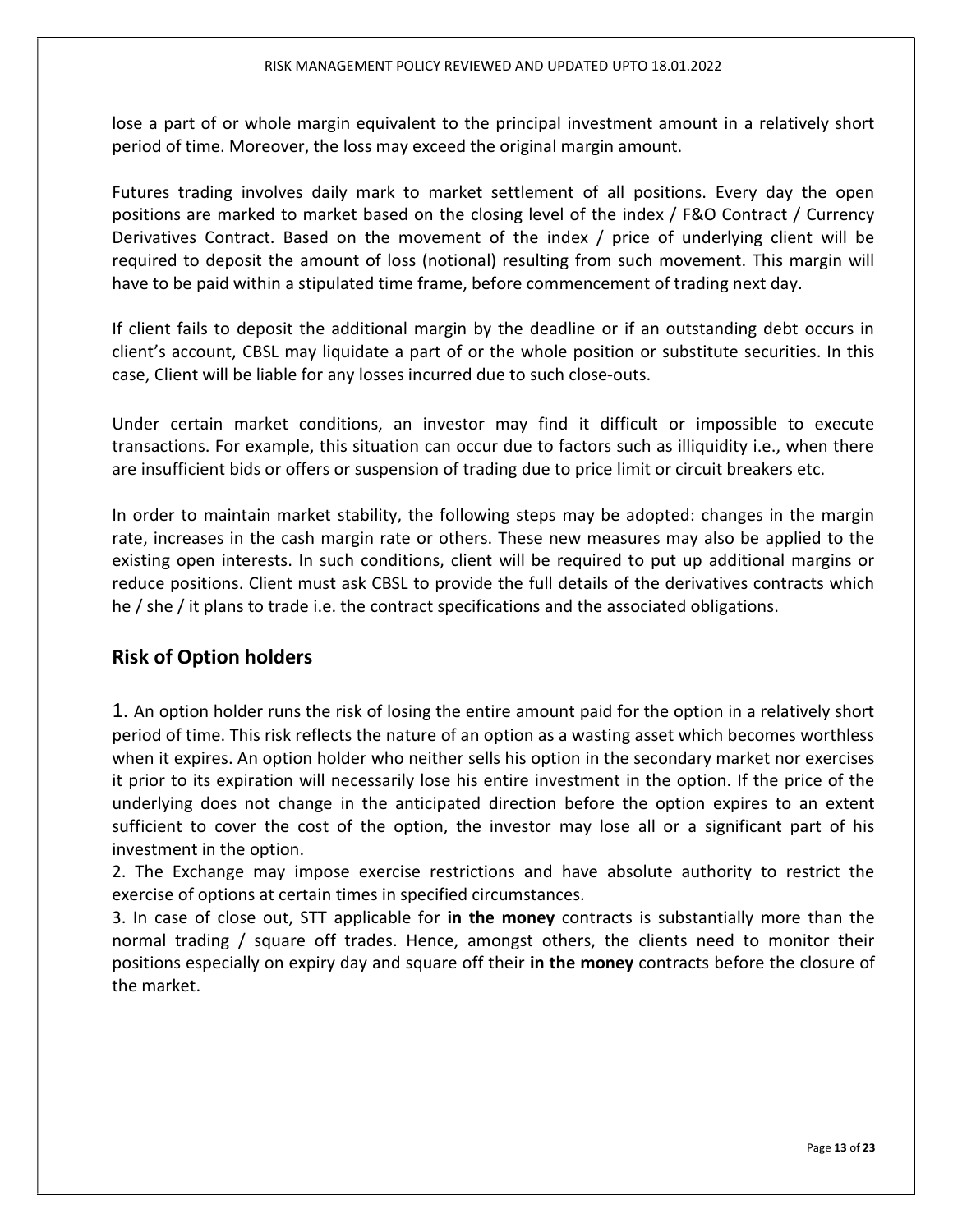## Risks of Option Writers

- 1. If the price movement of the underlying is not in the anticipated direction, the option writer runs the risk of losing substantial amount.
- 2. The risk of being an option writer may be reduced by the purchase of other options on the same underlying interest and thereby assuming a spread position or by acquiring other types of hedging positions in the options markets or other markets. However, even where the writer has assumed a spread or other hedging position, the risks may still be significant. A spread position is not necessarily less risky than a simple 'long' or 'short' position.
- 3. Transactions that involve buying and writing multiple options in combination, or buying or writing options in combination with buying or selling short the underlying interests, present additional risks to investors. Combination transactions, such as option spreads, are more complex than buying or writing a single option. And it should be further noted that, as in any area of investing, a complexity not well understood is, in itself, a risk factor. While this is not to suggest that combination strategies should not be considered, it is advisable, as is the case with all investments in options, to consult with someone who is experienced and knowledgeable with respect to the risks and potential rewards of combination transactions under various market circumstances.

## Currency specific risks

- 1. The profit or loss in transactions in foreign currency-denominated contracts. Whether they are traded in own or another jurisdiction, will be affected by fluctuations in currency rates where there is a need to convert from the currency denomination of the contract to another currency.
- 2. Under certain market conditions, Client may find it difficult or impossible to liquidate a position. This can occur, for example when a currency is deregulated of fixed trading bands are widened.
- 3. Currency prices are highly volatile. Price movements for currencies are influenced by, among other things: Changing supply-demand relationships; trade, fiscal, monetary, exchange control programs and policies of governments; foreign political and economic events and policies; changes in national and international interest rates and inflation; currency devaluation and sentiment of the market place. None of these factors can be controlled by any individual advisor and no assurance can be given that an advisor's advice will result in profitable trades for a participating customer or that a customer will not incur losses from such events.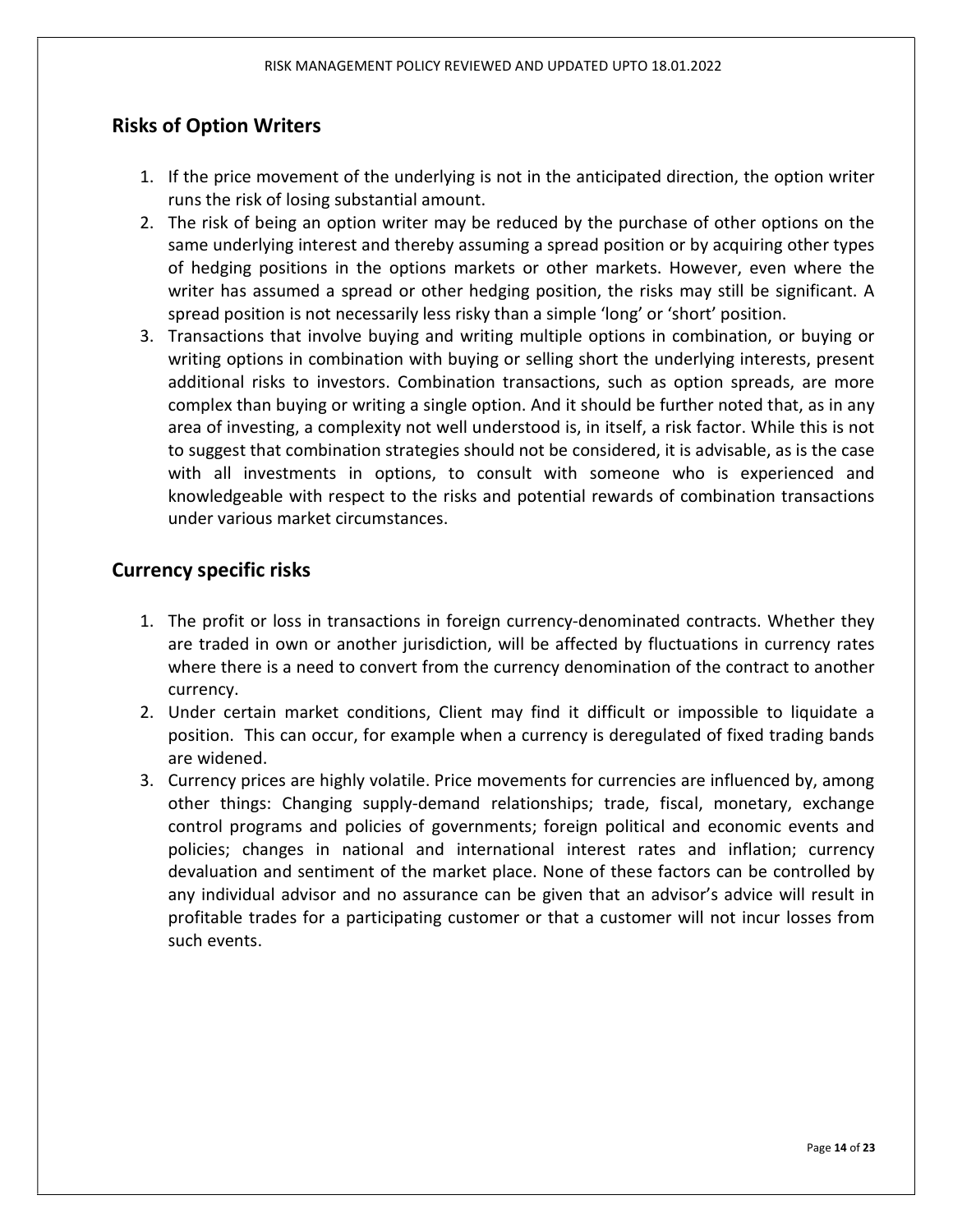## J: HANDLING DORMANT ACCOUNTS:

Background: SEBI vide circular no. dated December 3, 2009 and National Stock Exchange vide circular no. NSE/INSP/13606 dated December 3, 2009 directed that a policy be framed by individual brokers to deal with the inactive/dormant accounts. Accordingly, the policy on inactive accounts were framed and placed in our website www.canmoney.in. As per the guidelines, the same is already defined in our Rights and Obligations, being obtained at the time of opening the accounts. However, the same was not explicitly mentioned in the Risk Management Policy. In order to make it more exhaustive, the definition, transaction, activation and other conditions are bringing as a part of RM Policy.

## Definition of Dormant/ Inactive Accounts:

A dormant/inactive account (demat/trading) is the one that hasn't had any buy or sell transaction for a fixed period, typically ranging from 6 months to two years, depending on the broker's policy. Dividend receipts or corporate actions in the account do not classify as a transaction. The main purpose of reclassifying the accounts as dormant is to reduce the risk of fraud in account. By reclassifying the accounts as active, involves risk and hence it is required to carry out due diligence before allowing any fresh transaction through them. To reactivate dormant account, a written request for reactivation will be obtained by registered mail/written.

Background: SEBI vide circular no. dated December 3, 2009 and National Stock Exchange vide circular no. NSE/INSP/13606 dated December 3, 2009 directed that a policy be framed by individual brokers to deal with the inactive/dormant accounts. Accordingly, the policy on inactive accounts were framed and placed in our website www.canmoney.in. As per the guidelines, the same is already defined in our Rights and Obligations, being obtained at the time of opening the accounts. However, the same was not explicitly mentioned in the Risk Management Policy. In order to make it more exhaustive, the definition, transaction, activation and other conditions are bringing as a part of RM Policy.

## Definition of Dormant/ Inactive Accounts:

A dormant/inactive account (demat/trading) is the one that hasn't had any buy or sell transaction for a fixed period, typically ranging from 12 (Twelve) months, depending on the broker's policy. Dividend receipts or corporate actions in the account do not classify as a transaction. The main purpose of reclassifying the accounts as dormant is to reduce the risk of fraud in account. By reclassifying the accounts as active, involves risk and hence it is required to carry out due diligence before allowing any fresh transaction through them. To reactivate dormant account, a written request for reactivation will be obtained by registered mail/written.

Policy: In case of trading account, the term inactive account refers to such account wherein no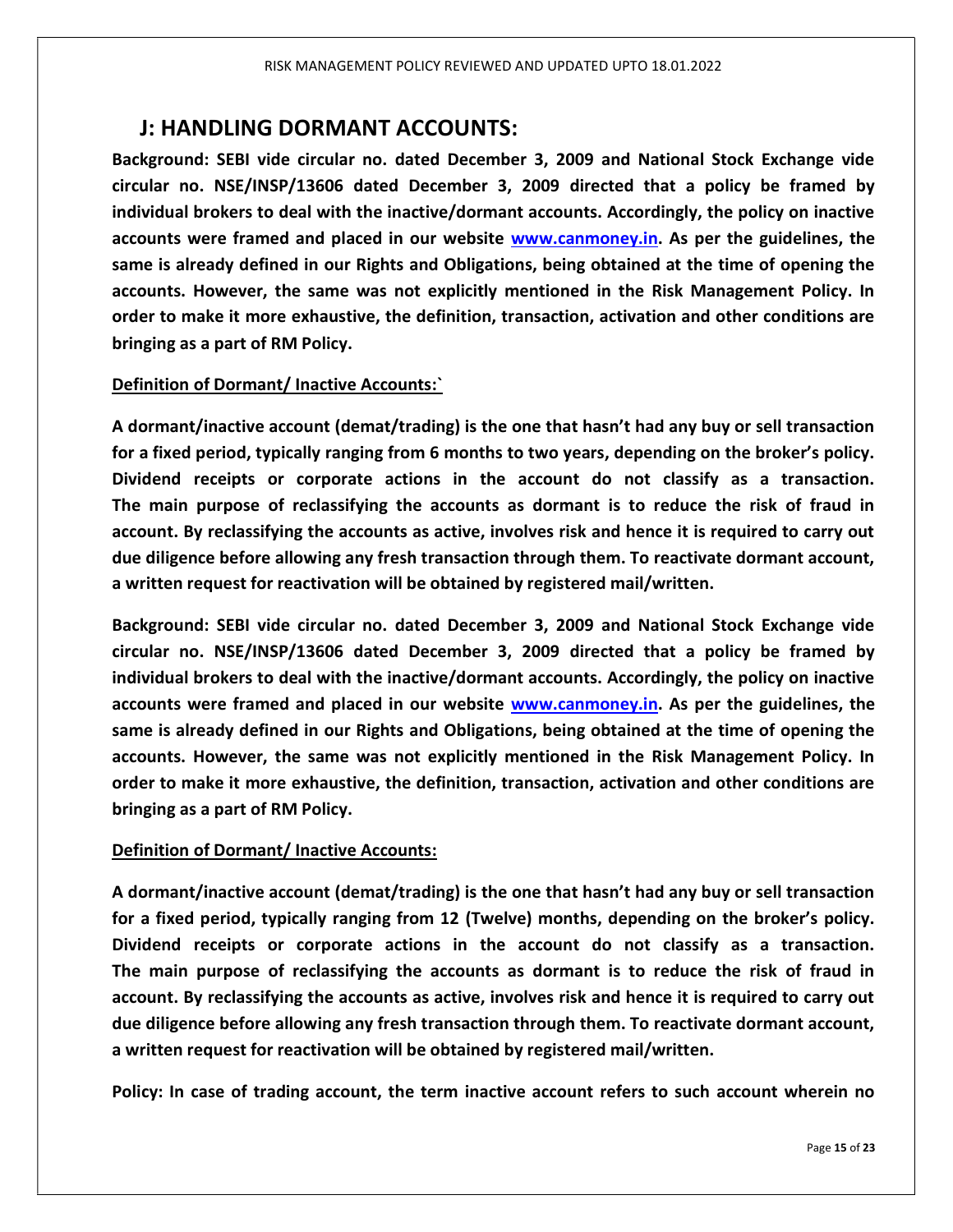#### trades have been carried out since last 12 (Twelve) months across all Exchanges

In case of Demat account the term Dormant/Inactive accounts refers to such accounts where no customer induced (debit /credit) transaction had taken for a continuous period of 12 (Twelve) months.

Transaction in Dormant/Inactive Trading accounts: The inactive accounts identified based on the above criteria shall be flagged as 'Inactive' in UCC database of all the respective Exchanges. Any further trading by such client should be allowed only after undertaking sufficient due diligence (including IPV) and obtaining the updated information related to KYC from the concerned Client. Such IPV shall be carried out by the Company either physical mode/video call/any other mode permitted by exchange/s.

The above stated policy may undergo change/ depending on various rules, regulations and bye laws as may be

prescribed by SEBI, exchanges or any other authority or as per internal policy of CBSL from time to time.

#### Process for re-activation of dormant account :

The clients account would be reactivated only after undertaking proper due diligence process and fulfilment of such conditions as may be deemed fit, in the cases where the account has been freezed/deactivated/Locked.

Client can get his account reactivated by following any of the below mentioned process after due authentication:

a. Call our customer service executive from registered telephone number (recorded line) identifying himself through internal validation questions (Bank account no. /date of birth/Demat Details/Pan Card No.) and request for activation and reset the password/TPIN of account for placing orders/ transacting in the account.

 b. An email from registered email id for reactivation and reset the password/TPIN of account request.

 c. Submit physical letter of request for reactivation at any of our designated Facilitation Centre along with the documents such as Address proof, Identity Proof, and financial information (required for trading in derivatives segment).

Customer Induced (Debit/Credit) Transaction in Dormant Demat Accounts: The Demat accounts wherein no customer induced (debit/credit) transaction had taken place for a continuous period of 6(six) months shall be flagged as Dormant/Inactive accounts. Additional due diligence would be observed over and above the normal verification procedure while processing off market debit transactions in such accounts.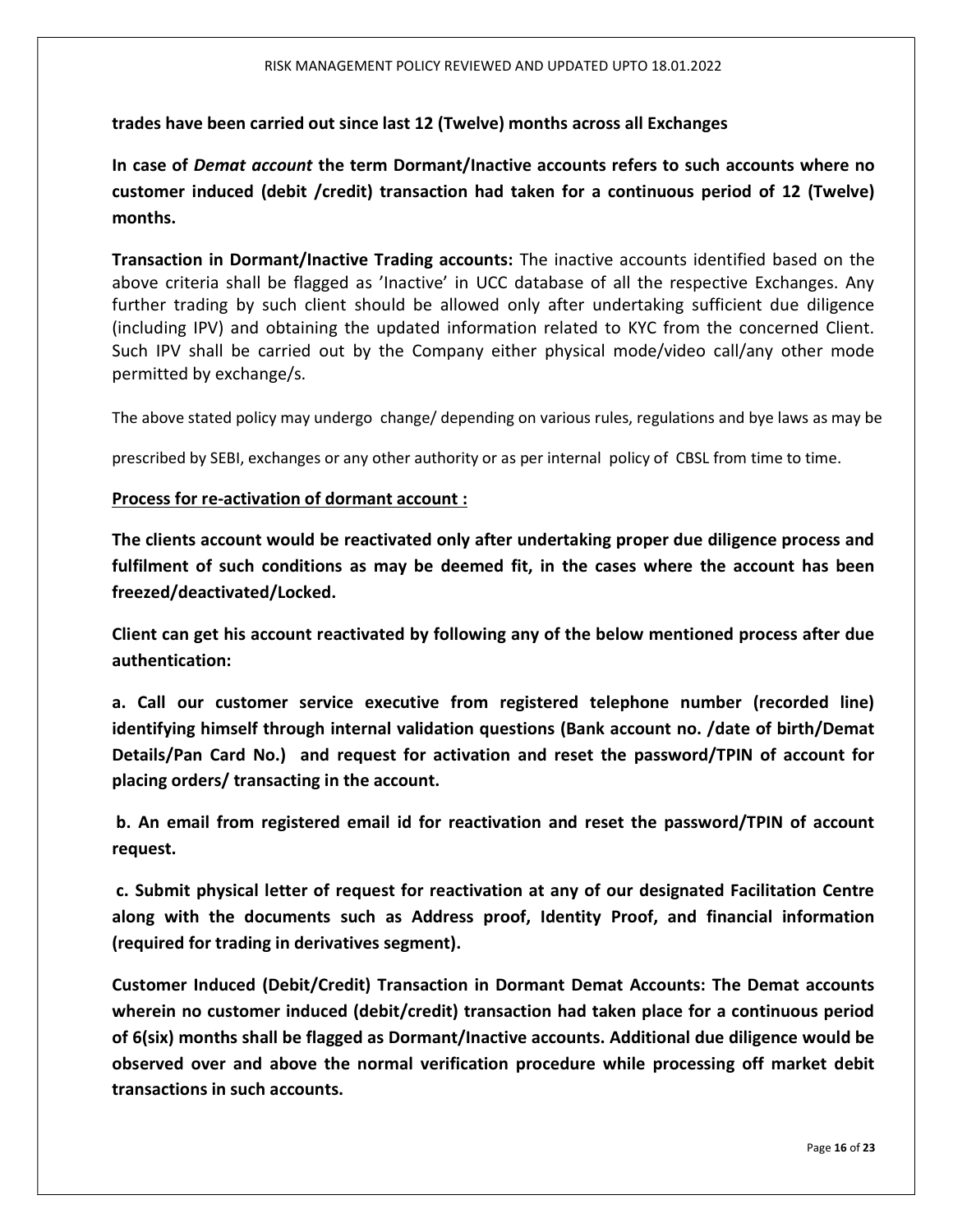The transaction shall also be verified with the Beneficial owner in case of high value debits and the details of the process, date, time, etc., of the verification on the instruction slip shall be recorded under the signature of a senior official.

The above stated policy may undergo change/ depending on various rules, regulations and bye laws as may be prescribed by SEBI, exchanges or any other authority or as per internal policy of CBSL from time to time.

Definition of Inactive Trading accounts: In case of trading account, the term inactive account refers to such account wherein no trades have been carried out since last 12 (Twelve) months across all Exchanges

Transaction in Inactive Trading accounts: The inactive accounts identified based on the above criteria shall be flagged as 'Inactive' in UCC database of all the respective Exchanges. Any further trading by such client should be allowed only after undertaking sufficient due diligence (including IPV) and obtaining the updated information related to KYC from the concerned Client. Such IPV shall be carried out by the Company either physical mode/video call/any other mode permitted by exchange/s.

The above stated policy may undergo change/ depending on various rules, regulations and bye laws as may be prescribed by SEBI, exchanges or any other authority or as per internal policy of CBSL from time to time.

## K. PHYSICAL SETTLEMENT OF SECURITIES:

#### Background:-

Derivatives in financial markets typically refer to forwards, futures, options linked for the purpose of contract fulfillment to the value of a specified stock or to an index of securities. Derivatives contract are the most speculative in the financial market. Compared to cash market turnover under derivative market is highest.

Under physical settlement, traders will have to compulsorily take delivery of shares on the expiry day against their derivative positions. When such contracts require physical settlement, it forces traders to roll over positions ahead of the expiry, thus averting taking of rollovers at the end of the series, which leads to excessive volatility. Physical delivery could also reduce short selling.

To curb the excessive speculation, which creates too much volatility in the market, SEBI has introduced the Physical settlement vide circular SEBI/HO/MRD/DOPCI/CIR/P/2018/161 dated December 31,2018. SEBI has made mandatory for all stock derivatives in a phased manner for physical settlement. Starting from October 2019 expiry, all stock F&O contracts which are presently being cash settled shall move to physical settlement.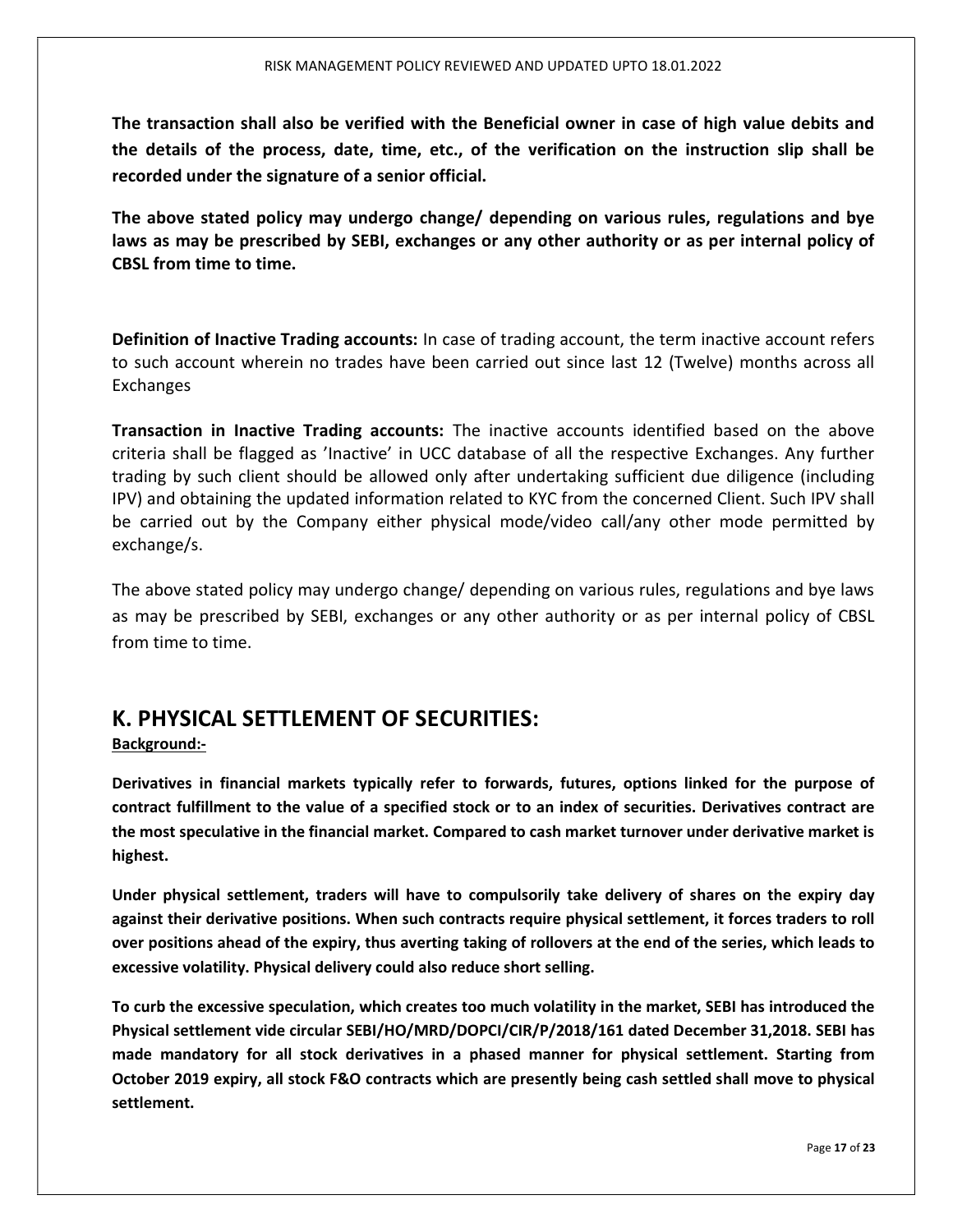#### Definition Physical settlement in derivatives :-

As per above guidelines issued by Regulator, starting from July 2018 expiry, the procedure of settlement for F&O positions changed from existing "cash settlement mode" to compulsory "physical delivery settlement" in a phased manner. Starting from October 2019 expiry, all stock F&O contracts came under purview of the above guidelines.

Accordingly, if clients hold a position in any Stock F&O contract, at expiry and doesn't square-off positions before the close of trading hours on the expiry day, he or she will either have to take delivery (for long futures, long in the money calls, short in the money puts) or give delivery of the underlying stock (short futures, long in the money puts, short "In the money" calls) as per the nature of contract.

#### Categorisation of the Contract and Obligation:-

#### Obligation of the clients:-

All positions that result in receiving delivery of shares will require the clients to have funds equivalent:

- For Futures: Settlement Price \* Lot Size \* Number of lots
- For Options: Strike Price \* Lot Size \* Number of lots

All positions that result in giving delivery of shares will require the clients to have shares in their demat account equal to the deliverable quantity i.e Lot Size \* Number of lots.

#### Categorization of the Transactions:-

The receivable/deliverable Stock F&O contracts are categorized into three groups :-

- a. Unexpired Future Contracts:
	- Long futures shall result in a buy (security receivable) position
	- Short futures shall result in a sell (security deliverable) position

#### Illustration:-

Long futures:-Let's assume that you are bullish on Canara Bank and have purchased one lot (i.e. 2000 shares). Suppose the stock was closed at Rs.300 on the expiry day, you will have to pay Rs.6,00,000 (Rs.300 \*2000 shares) and take physical delivery, if you have not sold off your position prior to expiry.

Short futures:-If you are bearish on SBI and sold one lot (i.e. 3000 Shares) , you have to give delivery of 3000 shares of the stock, if your position is not closed ahead of expiry.

- b. In-the-Money-Call Options:-
	- Long call exercised will result in a buy (security receivable) position
	- Short call assigned will result in a sell (security deliverable) position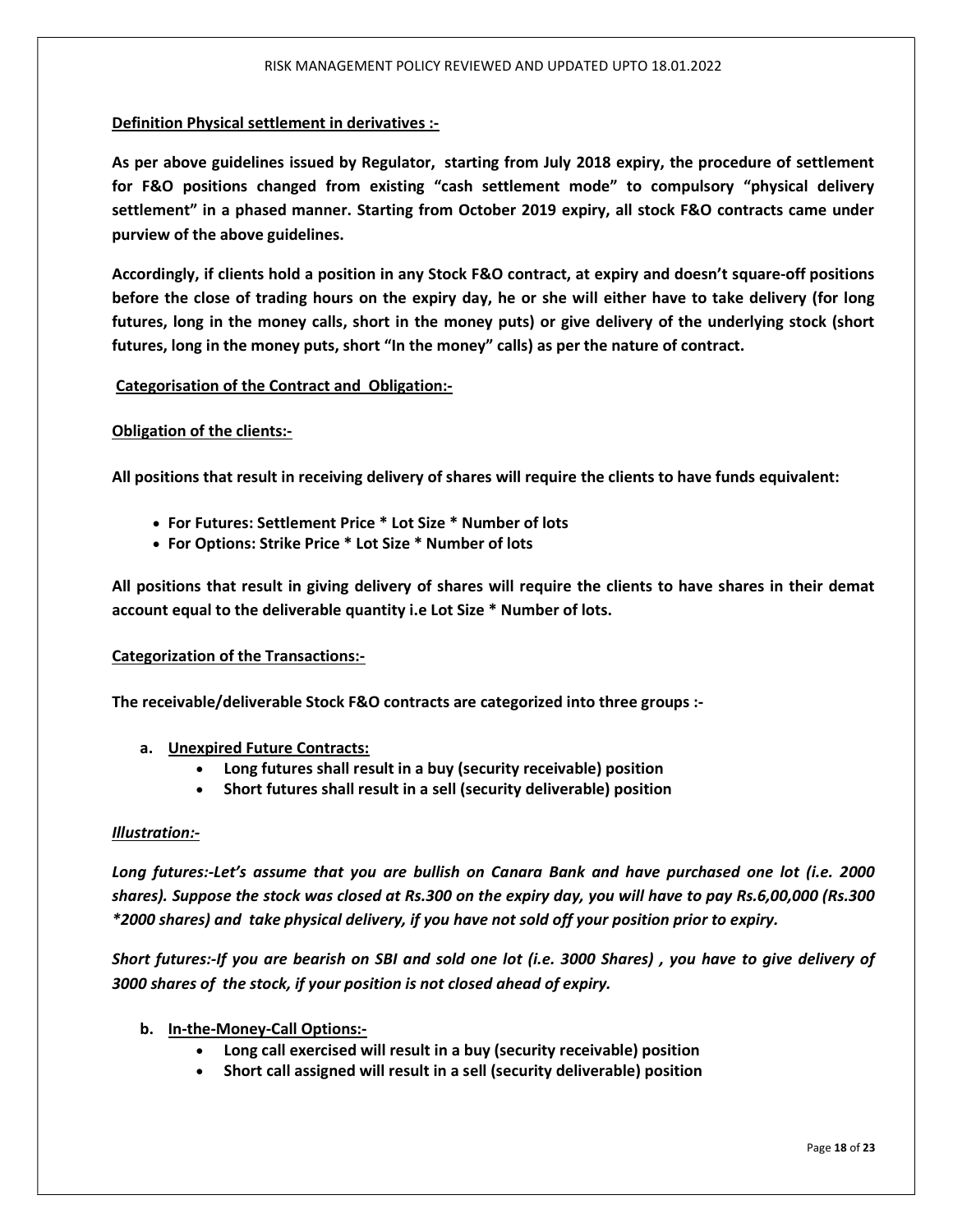#### Illustration:-

Long Call:-Let's assume that you have purchased one lot (i.e. 2000 shares) of Canara Bank Strike Price of Rs.300 and on the expiry day the shares of Canara Bank close above the Call Strike Price of Rs.300, at say Rs.305, you have to pay Rs.6,10,000 (2000 X 305) and take physical delivery of one lot i.e 2000 shares of Canara Bank , , if your position is not squared off before expiry.

Short Call:-If you have sold one lot (i.e. 2000 shares) of Canara Bank Strike Price of 300 and on the expiry day the shares of Canara Bank close below the Call Strike Price of 300, at say Rs.290 and your position is not closed before expiry, you have to give delivery of 2000 shares of Canara Bank.

- a. In-the-Money-Put Options:
	- Long Puts exercised will result in a sell (security deliverable) position
	- Short Puts assigned will result in a buy (security receivable) position

#### Illustration:-

Long Put:-Let's assume that you have purchased one lot (i.e. 2000 shares) of Canara Bank Strike Price of Rs.300 and on the expiry day the shares of Canara Bank close below the Put Strike Price of Rs.300, at say Rs.290, you will have to give delivery of 1 lot i.e 2000 physical shares of Canara Bank , if your position is not squared off before expiry.

Short Put:-If you have sold one lot (i.e. 2000 shares) of Canara Bank Strike Price of Rs.300 and on the expiry day the shares of Canara Bank close above the Put Strike Price of Rs.300, at say Rs.305 and your position is not closed before expiry, you have to take delivery of 2000 shares of Canara Bank by paying Rs.6,10,000/-.

#### Margin Requirement:-

Clients trading in F&O usually have just a small portion of the overall contract value blocked as margins. The new move from cash settlement mode to compulsory physical delivery settlement will increase the risk for brokerage firm significantly. The actual obligation of taking or giving delivery can be exponentially higher and the same can be covered by increasing the required margin for the contracts which are held till expiry and expected in physical settlement. Span + Exposure margin on potential in-the-money F&O contract shall be levied at client level in a staggered manner as under :

| <b>Margin Applicability</b> | % of Contract Value | <b>Remarks</b>                                 |
|-----------------------------|---------------------|------------------------------------------------|
| 1st day of the Week         | 20                  | margins will be computed by<br><b>Delivery</b> |
|                             |                     | system on all open positions. The Company      |
| (Prior 3 days of expiry)    |                     | shall make it available through Online Trade   |
| 2nd day of the Week         | 40                  | Portal or shall intimate to the clients by     |
|                             |                     | other mode of communication during the         |
| (Prior 2 days of expiry)    |                     |                                                |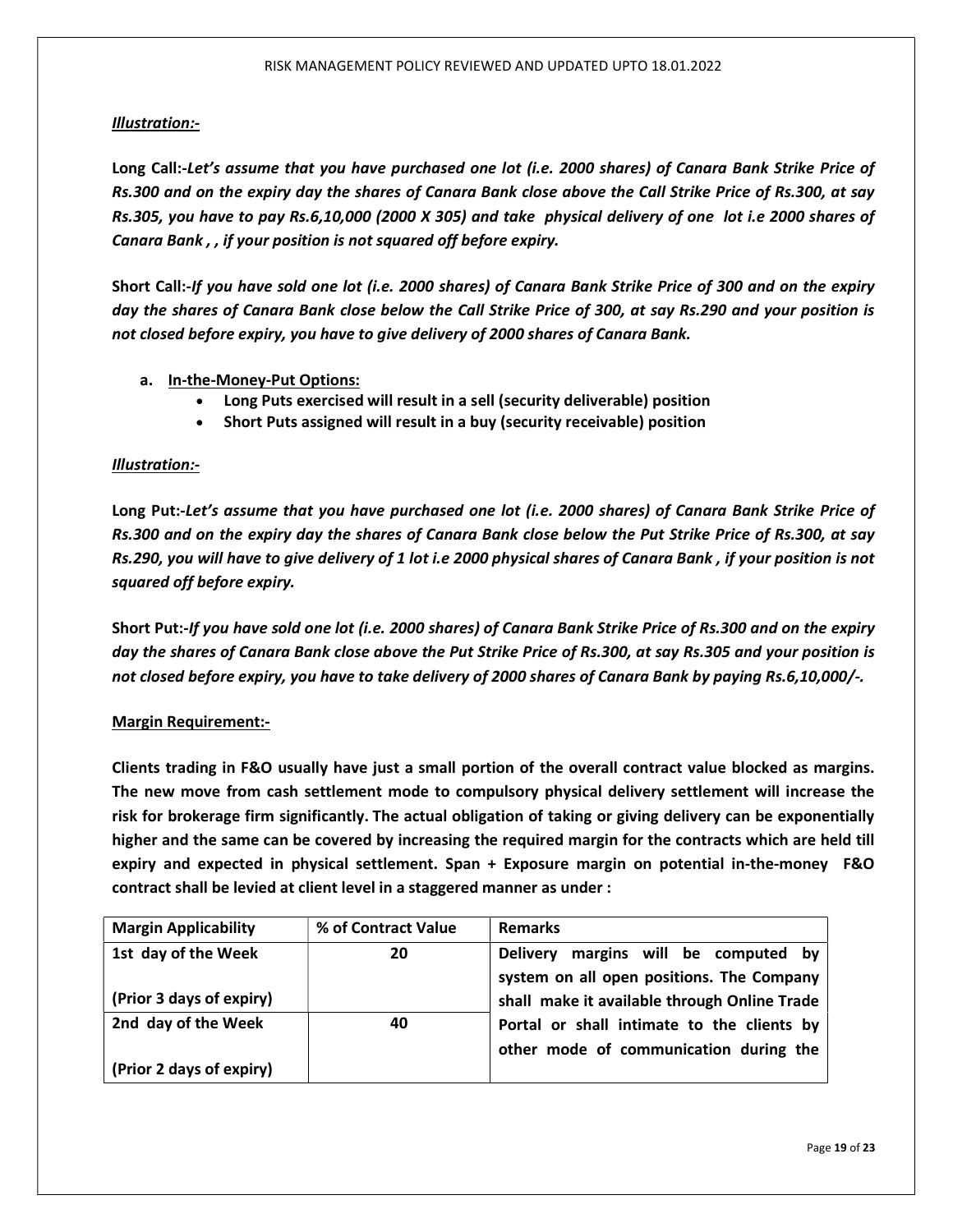#### RISK MANAGEMENT POLICY REVIEWED AND UPDATED UPTO 18.01.2022

| 3rd day of the Week     | 60 | <b>EOD Process</b> |
|-------------------------|----|--------------------|
| (Prior 1 day-of expiry) |    |                    |
| Expiry day              | 80 |                    |

Note:- If the SPAN +Exposure margin is higher than the above-mentioned margins, the exchange margin will be levied.

For example:-

Exchange mandated Margin required for Canara Bank futures is normally 25% as Span+ Exposure of contract value, as per above, it will be 20% of contract value on 1st day of the Expiry Week which is lesser than the mandated margin, hence applicable margin in such cases will be 25% only.

#### Non maintenance of the margin:-

In the event, clients do not full fill these margin obligations on time, the open positions are liable to be squared off. Any loss arising out of such square off would be the sole responsibility of the client. In addition to above, the margin penalties will be charged as prescribed by the exchange for all F&O positions.

#### Delivery of Security:-

The physical settlement will be settled on Expiry+2 days basis.

#### Failure to deliver the security:-

In the event the clients do not have the required quantity of shares, this settlement would result in a short delivery. The Short delivery position will be covered in "buy-in-auction" for the shares by Clearing Corporation as per auction schedule declared periodically. Currently auctions will be conducted on Expiry+3 days and settled on Expiry+4 days. Appropriate penalties shall be charged on such short deliveries. There is no fixed price for the Auction to happen. The exchange specifies a range within which the auction participants can offer to sell their shares.

Upper cap of the range: 20% higher than the price that it closed on the previous day of the Auction.

Lower cap of the range: 20% lower than the price that it closed on the previous day of the Auction.

Along with this, the Exchange also charges an additional penalty of 0.05% of the value of stock per day. The sum of both the above together is called "Auction Penalty" which will be recovered from the clients. In addition to above interest will be charged by the broker at 0.05% per day, if the client's ledger results in a debit balance.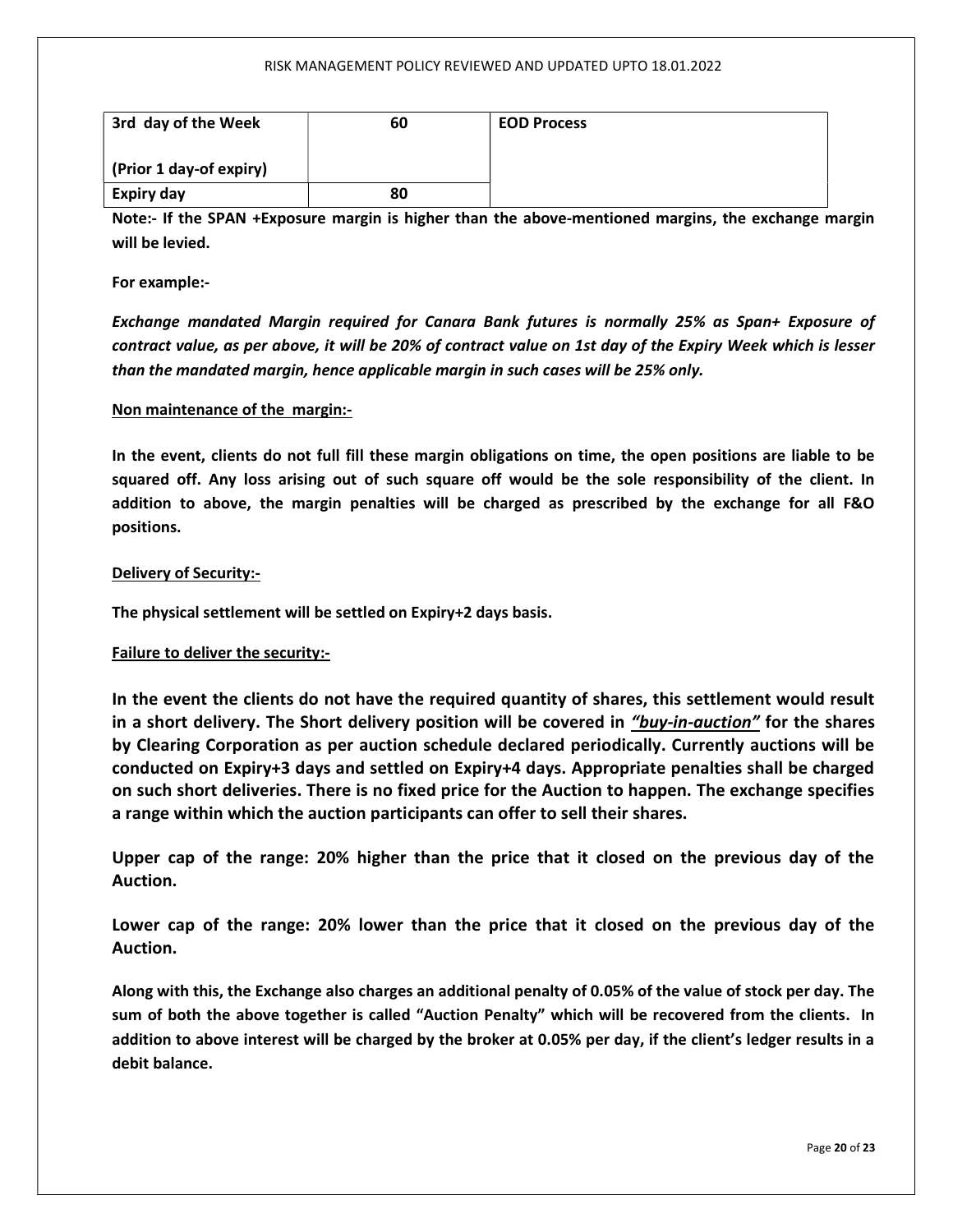#### Brokerages & other charges:-

Since there is a substantial increase in effort and risk to settle these F&O positions resulting in physical delivery, a brokerage of 0.55% of the physically settled value will be charged. All physically settled contracts (both Futures and Option) will carry an STT levy of 0.1% (applicable for equity delivery trades) of the contract value for both the buyer and the seller of the contract.

Clients are required to maintain sufficient funds in their account to recover the required funds, in case account results in a debit balance after physical delivery failing which the delivered shares will be liquidated to make good of the debit balance. Interest will be charged at 0.05% per day on the debit balance in the account.Funds settlement:- Company recovers the Client's obligations on the date of trade or as and when any shortfall in Margin/MTM loss or other receivable by the company and credits the dues or payable to the clients account based on the settlement calendar and compliances stipulated by the Exchanges. The fund/securities earmarked for ready transaction to be released by the clients themselves.

## L. HANDLING OF CLIENT'S SECURITIES BY TRADING MEMBERS – OPENING OF EXCLUSIVE ACCOUNTS

As per SEBI circular MIRSD/ SE /Cir-19/2009 dated December 3, 2009 (Exchange Circular NSE/INSP/13606 dated December 03, 2009), the settlement of funds and / or securities shall be done within 1 working day of the pay-out. Clients whose funds and securities are maintained on running account basis have to be settled by members on a monthly / quarterly basis as per client mandate.

As per SEBI directive issued vide Circular no. CIR/HO/MIRSD/DOP/CIR/P/2019/75 dated June 20, 2019 relating to Handling of Clients' Securities by Trading Members/Clearing Members we need to maintain two types of demat accounts for client(s) securities:

- 1. Client Unpaid Securities Account (CUSA).
- 2. Client collateral account

Vide above Circular SEBI, followed by FAQs outlined procedures to be adhered to by the Trading Members/Clearing Members.

#### Regulatory Requirement/Scope:-

SEBI vide circular CIR/HO/ MIRSD/ DOP/CIR/P/2019/75 dated June 20,2019, SEBI/HO/ MIRSD/DOP/CIR/P/2019/95 dated August 29, 2019 and National Stock Exchange vide circular no. NSE/INSP/42052 dated September 4, 2019 along with FAQ Handling of Clients' Securities by Trading Members/Clearing Members. Accordingly, Company has devised the policy to deal with Non-receipt of payment from client and excess securities received on behalf of clients and defined the procedure for liquidating the client securities in a time frame manner.

#### MANDATED ACCOUNTS:-

Company shall segregate these securities of the clients in separate accounts.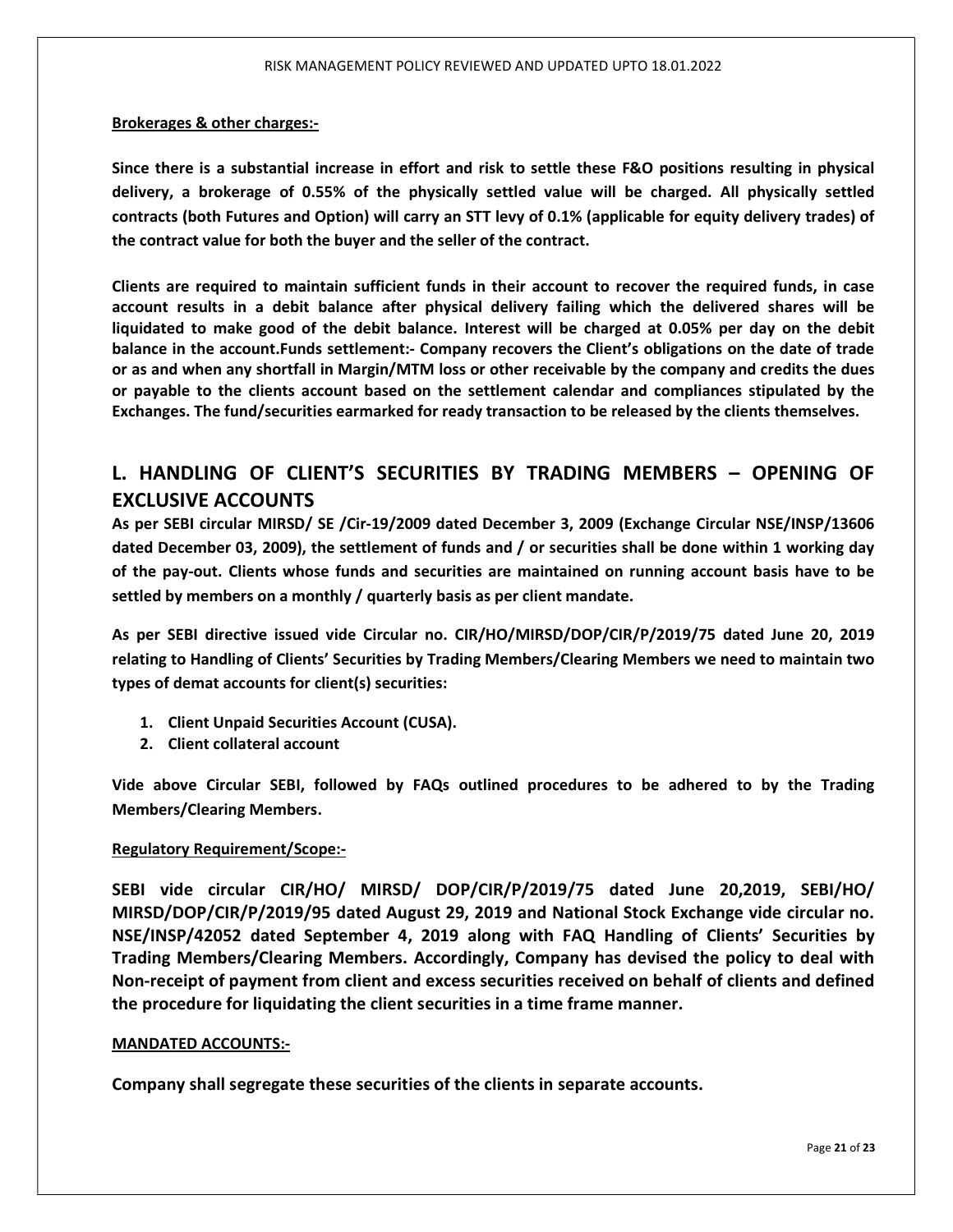#### RISK MANAGEMENT POLICY REVIEWED AND UPDATED UPTO 18.01.2022

As mandated by SEBI, company is maintaining the following beneficiaries accounts for settlement purpose:

- 1. Client Unpaid Securities A/c. "CUSA" ( CLNT UNPAID)
- 2. Client Collateral A/c. (CLNT COLL )

Maintenance and operation :-

- 1. Client Unpaid Securities Account (CUSA):-
- 2. In case of non-payment/partial payment by the clients the securities received from Clearing Member, the concerned client securities shall be transferred from TM's pool account to the "Client unpaid Securities Account".

"Securities kept in "Unpaid securities account" can be considered towards client's margin obligation after adjusting any debit balances in such client ledger, across all segments and Exchanges.

The securities kept in the 'client unpaid securities account' shall either be transferred to the demat account of the respective client upon fulfilment of client's funds obligation or shall be disposed-off in the market by us within five trading days after the pay-out.

However, sale of securities lying in Client collateral/collateral account, based on client's specific instruction, can be considered towards such unpaid securities provided clear funds are received within such 5 trading days.

As the SEBI circular mandates liquidation of securities in case of non-payment within 5 days from the payout date, no pre-order confirmation is required.

However, as a best practice, the Surveillance Desk of the company shall intimate the clients through email/other mode of communication and advise the clients for making payments within 5 days, in case of non-payment the company will dispose off the securities after giving notice of 5 days to the client.

In case of partial payment, company shall retain full value of securities till the 5th trading day from the pay-out date. On 6th day a final call regarding the disposal of the securities in proportion to the amount not received after taking into account any amount lying to the credit of the client will be taken in Strategic Committee meeting and specific instruction will be given to Prop Desk to initiate the Sell Order. Strategic Committee will also instruct the Back Office to release the securities to the client to the extent of the amount received.

In case there are multiple securities in the "Client unpaid securities account", company shall follow the First in First Out (FIFO) method to adjust the outstanding liability at their end.

#### Penalty:-

In case any security is lying in the "Client unpaid securities account" beyond 7 trading days after the pay out, Depositories shall be levying the penalty except some exceptional cases.